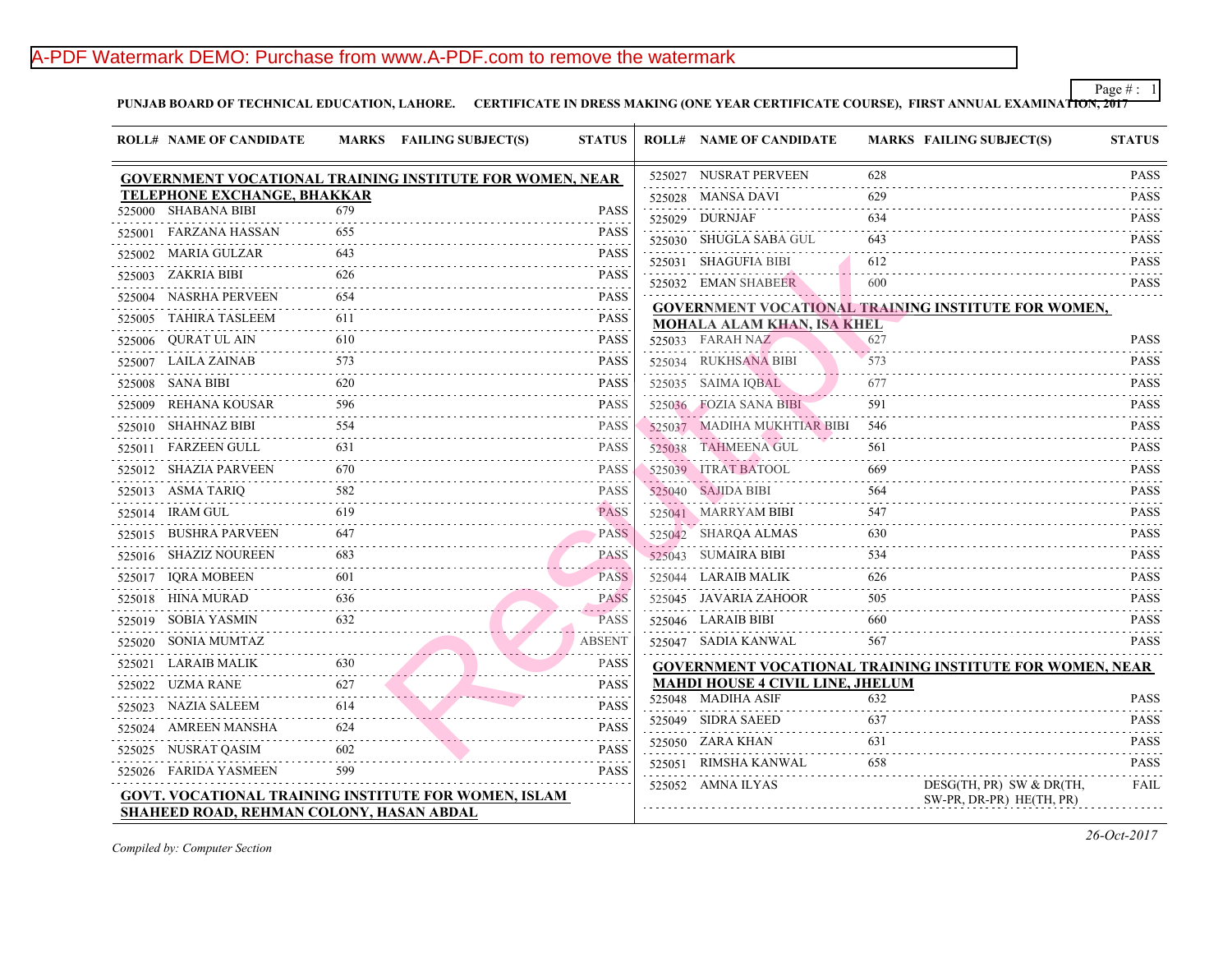|              | <b>ROLL# NAME OF CANDIDATE</b>        |     | MARKS FAILING SUBJECT(S)                                        | <b>STATUS</b>             | <b>ROLL# NAME OF CANDIDATE</b>                                             | <b>MARKS FAIL</b> |
|--------------|---------------------------------------|-----|-----------------------------------------------------------------|---------------------------|----------------------------------------------------------------------------|-------------------|
|              | 525053 SANA SHAHEEN                   | 626 |                                                                 | <b>PASS</b>               | 525078 MISBAH SARWAR                                                       | 641               |
|              | 525054 ANAIZA ARIF                    | 683 |                                                                 | PASS                      | 525079 ZUNAIRA ASGHAR                                                      | 639               |
|              |                                       |     | <b>GOVERNMENT VOCATIONAL TRAINING INSTITUTE FOR WOMEN,</b>      |                           | 525080 ADILA SIDDIQUE                                                      | 624               |
|              | <b>HOUSING COLONY B-13, KALUR KOT</b> |     |                                                                 |                           | 525081 ASIMA FIRDOS                                                        | 604               |
|              | 525055 AMINA BIBI                     | 671 |                                                                 | <b>PASS</b>               | 525082 ARIFA MALIK                                                         | 625               |
|              | 525056 KANEEZ FARVA                   | 687 |                                                                 | <b>PASS</b>               | 525083 IRAM KOUSAR                                                         | 622               |
|              | 525057 ZUNAIRA RAFAQAT                | 608 |                                                                 | <b>PASS</b>               | 525084 FATIMA ALTAF                                                        | 607               |
|              | 525058 AMARA KHAN                     | 662 |                                                                 | <b>PASS</b>               | 525085 SHUMAIL SHABBIR                                                     | 639               |
| 525059 LAIBA |                                       | 694 |                                                                 | <b>PASS</b>               | 525086 AFIFA SABIR                                                         | 647               |
|              | 525060 ANAM LUQMAN                    | 693 |                                                                 | <b>PASS</b>               | 525087 SANA SARWAR                                                         | 637               |
|              | 525061 LAIBA KHALIL                   | 651 |                                                                 | <b>PASS</b>               | 525088 NADIA AKHTAR                                                        | 596               |
|              | 525062 SUMAIRA AKBAR                  | 641 |                                                                 | <b>PASS</b>               | 525089 TAHIRA SIRAJ                                                        | 609               |
| 525063       | ROBINA ASHRAF                         | 683 |                                                                 | <b>PASS</b>               | 525090 HUMARA YASMEEN                                                      | 624               |
| 525064       | ZAHIDA PERVEEN                        | 688 |                                                                 | <b>PASS</b>               | 525091 SAJIDA PARVEEN                                                      | SW 8              |
|              | 525065 SHABNM SHABBAB                 | 671 |                                                                 | <b>PASS</b>               | 525092 MISBAH HANIF                                                        | 574               |
|              | 525066 SANA GUL                       | 704 |                                                                 | <b>PASS</b>               | 525093 HUMA KOUSAR                                                         | 591               |
|              | 525067 SUMAIRA FIRDOUS                | 639 |                                                                 | المناصرة<br><b>PASS</b>   | 525094 FARRAH AKBAR                                                        | 616               |
|              |                                       |     | <b>GOVERNMENT VOCATIONAL TRAINING INSTITUTE FOR WOMEN,</b>      |                           | 525095 MARIUM RANI                                                         | 615               |
|              | <b>MOHALA MUDOH WALA, KHUSHAB</b>     |     |                                                                 |                           | 525096 NAZIA SAIFULLAH                                                     | 609               |
|              | 525068 AMINA BATOOL                   | 648 |                                                                 | <b>PASS</b>               |                                                                            |                   |
|              | 525069 ANAM TASAWAR                   | 645 |                                                                 | <b>PASS</b><br>. <i>.</i> | <b>GOVERNMENT VOCATIONAL TRAINING IN:</b><br>MOHALLAH SHEIKHAWALA, MANKERA |                   |
| 525070       | NOREEN FATIMA                         | 657 |                                                                 | <b>PASS</b>               | 525097 MARIA JAVED                                                         | 688               |
| 525071       | SHEHLA JABEEN                         |     |                                                                 | <b>PASS</b>               | 525098 AMARA YAQUB                                                         | 682               |
|              | 525072 RIZWANA KAUSAR                 | 655 |                                                                 | <b>PASS</b>               | 525099 QAMAR NIAZ                                                          | 637               |
| 525073       | TEHSEEN NAWAZ                         | 637 |                                                                 | <b>PASS</b>               | 525100 SHAHEEN AKHTER                                                      | 640               |
| 525074       | SUMERA BATOOL                         | 689 |                                                                 | <b>PASS</b>               | 525101 SHAMIM AKHTAR                                                       | 658               |
|              | 525075 FAKHRA NAHEED                  | 689 |                                                                 | <b>PASS</b>               | 525102 SHAKEELA LIAQUAT                                                    | 643               |
|              | 525076 UME FARWA BATOOL               | 685 |                                                                 | <b>PASS</b>               | 525103 SHAZIA GUL                                                          | 636               |
|              | 525077 MARIA KARIM                    | 682 |                                                                 | <b>PASS</b>               | 525104 YASMIN BIBI                                                         | 660               |
|              |                                       |     | <b>GOVERNMENT VOCATIONAL TRAINING INSTITUTE FOR WOMEN, 87-A</b> |                           | 525105 SHUMAILA KANWAL                                                     | 644               |
|              | <b>BANK ROAD, LIAQATPUR</b>           |     |                                                                 |                           |                                                                            |                   |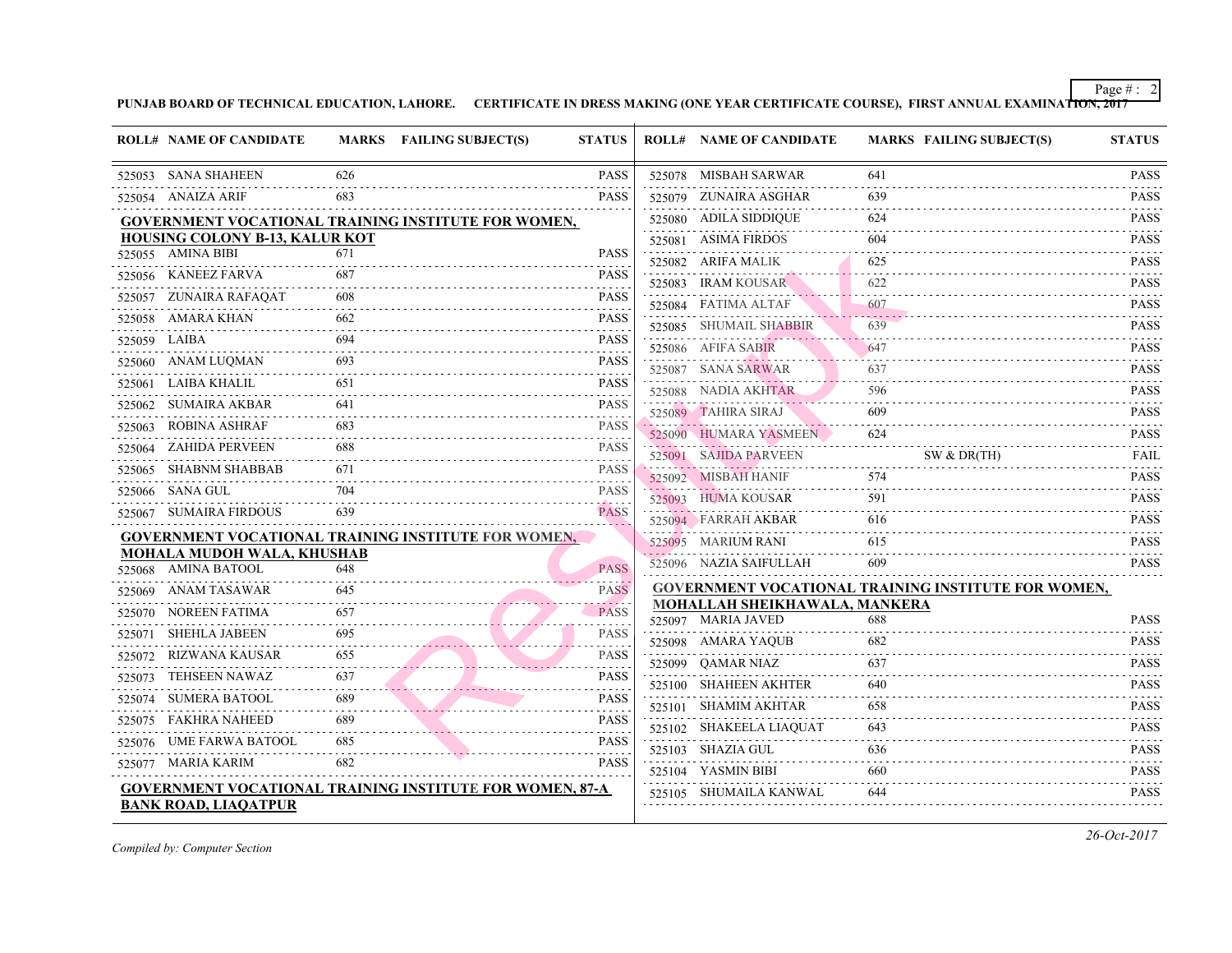| <b>ROLL# NAME OF CANDIDATE</b>                        |     | MARKS FAILING SUBJECT(S)                                   | <b>STATUS</b>                       |              | <b>ROLL# NAME OF CANDIDATE</b>             | <b>MARKS FAIL</b> |
|-------------------------------------------------------|-----|------------------------------------------------------------|-------------------------------------|--------------|--------------------------------------------|-------------------|
| 525106 MADIHA GOHAR                                   | 678 |                                                            | <b>PASS</b>                         |              | 525132 SAIRA SABA                          | 586               |
| 525107 IQRA SHAHEEN                                   | 661 |                                                            | <b>PASS</b>                         |              | 525133 FARIHA AHMED                        | 552               |
| 525108 MEHNAZ MY                                      | 653 |                                                            | <b>PASS</b>                         |              | 525134 ASMA GULL BIBI                      | 539               |
| 525109 IRSHAD BIBI                                    | 625 |                                                            | <b>PASS</b>                         |              | 525135 NOSHEEN BIBI                        |                   |
| 525110 RIMSHA BATOOL                                  | 627 |                                                            | <b>PASS</b>                         |              | 525136 MAHNOOR                             | 576               |
| 525111 SAWEERA PARVEEN                                | 650 |                                                            | <b>PASS</b>                         |              | 525137 SAIRA BIBI                          | 518               |
| 525112 HUNARA ARIF                                    |     |                                                            | <b>PASS</b>                         |              | 525138 TAYYEBA                             | 519               |
| 525113 SADIA LATIF                                    | 684 |                                                            | <b>PASS</b>                         |              | 525139 SAMINA NAZ                          | 600               |
|                                                       |     | <b>GOVERNMENT VOCATIONAL TRAINING INSTITUTE FOR WOMEN,</b> |                                     | 525140 SIDRA |                                            | 547               |
| SHERMAN KHEL, MIANWALI, MIANWALI                      |     |                                                            |                                     |              | 525141 ABIDA AHMAD                         | 580               |
| 525114 RAFIA NIZAM                                    | 639 |                                                            | <b>PASS</b>                         |              | 525142 TANZEELA RASHEED                    | 493               |
| 525115 IRAM REHMAN                                    | 640 |                                                            | <b>PASS</b>                         |              | 525143 SAIMA HUSSAIN                       | 539               |
| 525116 SHAZIA BIBI                                    | 589 |                                                            | <b>PASS</b><br>.                    |              | 525144 HINA SHAHEEN                        | 511               |
| 525117 MISBAH ISHAQ                                   | 619 |                                                            | <b>PASS</b>                         |              | 525145 SADAF SHAREEF                       | 469               |
| 525118 MEHWISH ZAFAR KHAN                             | 615 |                                                            | <b>PASS</b>                         |              | 525146 KIRAN BAQIR                         | 514               |
| 525119 FARHANA HAMEED                                 | 619 |                                                            | <b>PASS</b><br>a sha a a            |              | 525147 ZOBIA NOUREEN                       | 489               |
| 525120 NASEEM FATIMA                                  | 574 |                                                            | <b>PASS</b>                         |              | 525148 SABA AKRAM                          | 523               |
| 525121 SUMERA IQBAL                                   | 637 |                                                            | <b>PASS</b>                         |              | 525149 YASMEEN AKHTER                      | 532               |
| 525122 HINA IQBAL                                     | 627 |                                                            | <b>PASS</b><br>$\omega$ is a set of |              | 525150 RABIA SHAHEEN                       | 511               |
| 525123 AYESHA                                         | 621 |                                                            | <b>PASS</b>                         |              | 525151 MUQADDAS NAOREEN                    | 517               |
| 525124 ASMA AZIZ                                      | 637 |                                                            | <b>PASS</b><br>.                    |              | 525152 SOMAYYAH YASMIN                     | 502               |
| 525125 ZARMINA GUL                                    |     |                                                            | <b>PASS</b><br>.                    |              | 525153 SOJLA ASIF                          | 481               |
| 525126 ANUM HAROON                                    | 587 |                                                            | <b>PASS</b>                         |              | <b>GOVT. VOCATIONAL TRAINING INSTITUTE</b> |                   |
| 525127 AMINA KHATOON                                  | 652 |                                                            | <b>PASS</b>                         |              | SHADI KHEL, NEAR SHELL PETROLEUM, K.       |                   |
| 525128 MARIA KHAN                                     | 627 |                                                            | <b>PASS</b>                         |              | 525154 NABEELA BIBI                        | 602               |
| 525129 FOZIA HAYAT                                    | 620 |                                                            | <b>PASS</b>                         |              | 525155 AMREENA BIBI                        | 645               |
| 525130 ROBEENA BIBI                                   | 587 |                                                            | <b>PASS</b>                         |              | 525156 SIDRA WARIS                         | 611               |
|                                                       |     | <b>GOVERNMENT VOCATIONAL TRAINING INSTITUTE FOR WOMEN</b>  |                                     |              | 525157 RAHILA ASHRAF                       | 638               |
|                                                       |     | (ABAD), NEAR RAILWAY CROSSING, KUNDIAN LINK ROAD, SULTAN   |                                     |              | 525158 ZARISH FATIMA                       | 614               |
| TOWN, WANDHI GHUNDWALI, MIANWALI<br>525131 ABIDA BIBI | 568 |                                                            | <b>PASS</b>                         |              | 525159 SHABANA ZIA                         | 607               |
|                                                       |     |                                                            |                                     |              |                                            |                   |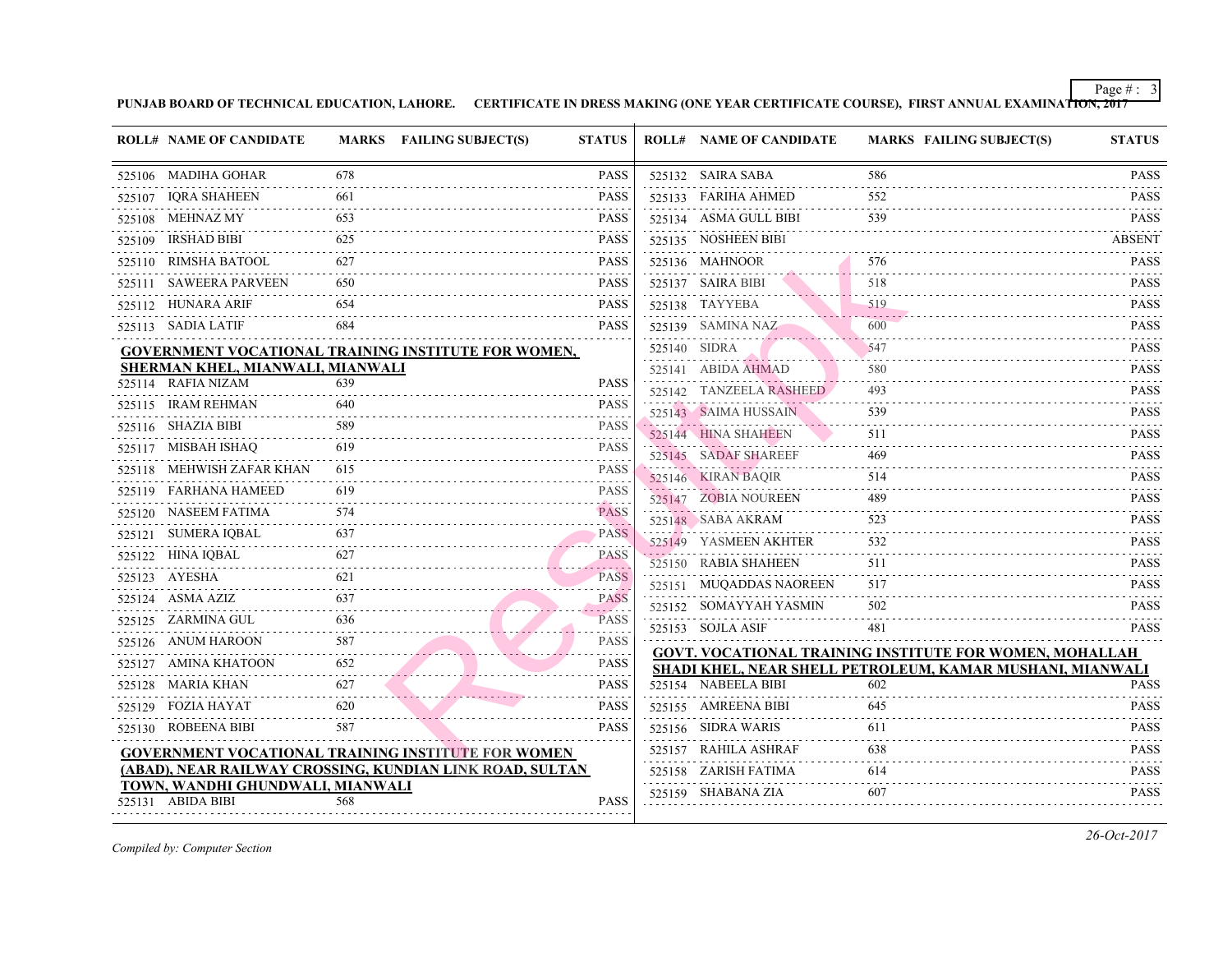| <b>ROLL# NAME OF CANDIDATE</b>  |     | MARKS FAILING SUBJECT(S)                                        | <b>STATUS</b>                 | <b>ROLL# NAME OF CANDIDATE</b>                                               | <b>MARKS FAIL</b> |
|---------------------------------|-----|-----------------------------------------------------------------|-------------------------------|------------------------------------------------------------------------------|-------------------|
| 525160 SOBIA KHAN               | 660 |                                                                 | <b>PASS</b>                   | 525185 SADAF RAHNA                                                           | 610               |
| 525161 SAJIDA BIBI              | 672 |                                                                 | <b>PASS</b>                   | 525186 AQEELA TARIQ                                                          | 607               |
| 525162 FARAH SANA               |     | $DESG(TH, PR)$ SW & DR(TH,                                      | FAIL                          | 525187 ZULQUR NAIN AFZAL                                                     | 674               |
| 525163 RAFIA UZMA               |     | SW-PR, DR-PR) HE(TH, PR)<br>HE(PR)                              | FAIL                          | 525188 ANUM NISA                                                             | 541               |
| 525164 SAIMA BIBI               | 572 |                                                                 | <b>PASS</b>                   | 525189 NOREEN FATIMA                                                         | 513               |
|                                 |     |                                                                 |                               | 525190 SALMA GHAFFAR                                                         | 491               |
| JAHAR KAL CHOWK, NOORPURTHAL    |     | <b>GOVERNMENT VOCATIONAL TRAINING INSTITUTE FOR WOMEN, NEAR</b> |                               | 525191 SAJIDA ZAHOOR                                                         | 559               |
| 525165 NOUREEN FATIMA           | 637 |                                                                 | <b>PASS</b>                   | 525192 MISBAH NOUREEN                                                        | 632               |
| 525166 SADAF BIBI               | 609 |                                                                 | <b>PASS</b>                   | 525193 ANEELA RIAZ                                                           | 617               |
| 525167 MOHSINA HAYAT            | 583 |                                                                 | <b>PASS</b>                   | 525194 RIFAT YASMIN                                                          | 526               |
| 525168 ASMA NOOR                | 560 |                                                                 | <b>PASS</b>                   | <b>GOVERNMENT VOCATIONAL TRAINING IN</b>                                     |                   |
| $525169$ SABA AZIZ              | 629 |                                                                 | <b>PASS</b>                   | ALSHAFI HOSPITAL, RAILWAY ROAD, PIND                                         |                   |
| 525170 RAKHSHANDA AFTAB         | 629 |                                                                 | <b>PASS</b>                   | 525195 SADQA NOREEN                                                          | 601               |
| 525171 KIRAN SHAHZADI           | 617 |                                                                 | .<br><b>PASS</b>              | 525196 ZULEKHAN ARSHAD                                                       | 644               |
| 525172 RUKHSANA BATOOL          | 554 |                                                                 | <b>PASS</b>                   | 525197 SADIA IJAZ<br>525198 MARIAM                                           | 623<br>624        |
| 525173 ASMA NOSHEEN             | 585 |                                                                 | <b>PASS</b>                   |                                                                              | 546               |
| 525174 SAMINA BIBI              | 587 |                                                                 | August 2020<br><b>PASS</b>    | 525199 AIMAN ZAHRA                                                           | 643               |
| 525175 SHAFQAT BATOOL           | 606 |                                                                 | <b>TAXABLE</b><br><b>PASS</b> | 525200 NADIA NAWAZ<br>525201 SHUMAILA NOUREEN                                | 642               |
| 525176 SAMINA AKHTAR FATIMA 589 |     |                                                                 | <b>PASS</b>                   |                                                                              | 572               |
| 525177 KIRAN SHEZADI            | 642 |                                                                 | and a state<br><b>PASS</b>    | 525202 MUNIBA KHALID                                                         | 612               |
| 525178 GULRAIZ RANA             |     | $DESG(TH, PR)$ SW & DR(TH,                                      | FAIL                          | 525203 RABIA IQBAL<br>525204 SANA RUBAB                                      | 638               |
|                                 |     | SW-PR, DR-PR) ME(TH, PR)<br>PROJECT                             |                               | 525205 BANO BIBI                                                             |                   |
| 525179 SADIA BIBI               | 628 |                                                                 | <b>PASS</b>                   | 525206 UMM E FARWA                                                           | 488               |
| 525180 ABIDA BIBI               | 652 |                                                                 | <b>PASS</b>                   | 525207 ABIDA KALSOOM                                                         | 648               |
| 525181 NUSRAT PARVEEN           | 603 |                                                                 | <b>PASS</b>                   |                                                                              |                   |
| 525182 IMRANA SULTAN            | 603 |                                                                 | <b>PASS</b>                   | <b>GOVERNMENT VOCATIONAL TRAINING IN:</b><br><b>GAH ROAD, RAHIM YAR KHAN</b> |                   |
|                                 |     | <b>GOVERNMENT VOCATIONAL TRAINING INSTITUTE FOR WOMEN,,</b>     |                               | 525208 ALINA MAQSOOD                                                         | 593               |
| <b>NOSHEHRA (KHUSHAB)</b>       |     |                                                                 |                               | 525209 SIDRA NAZIR                                                           | 648               |
| 525183 KHALIDA PERVEEN          | 538 |                                                                 | <b>PASS</b>                   | 525210 NAZIA ASLAM                                                           | 649               |
| 525184 TAHIRA KHANUM            | 609 |                                                                 | <b>PASS</b>                   | 525211 HINA AMJAD                                                            | 649               |
|                                 |     |                                                                 |                               |                                                                              |                   |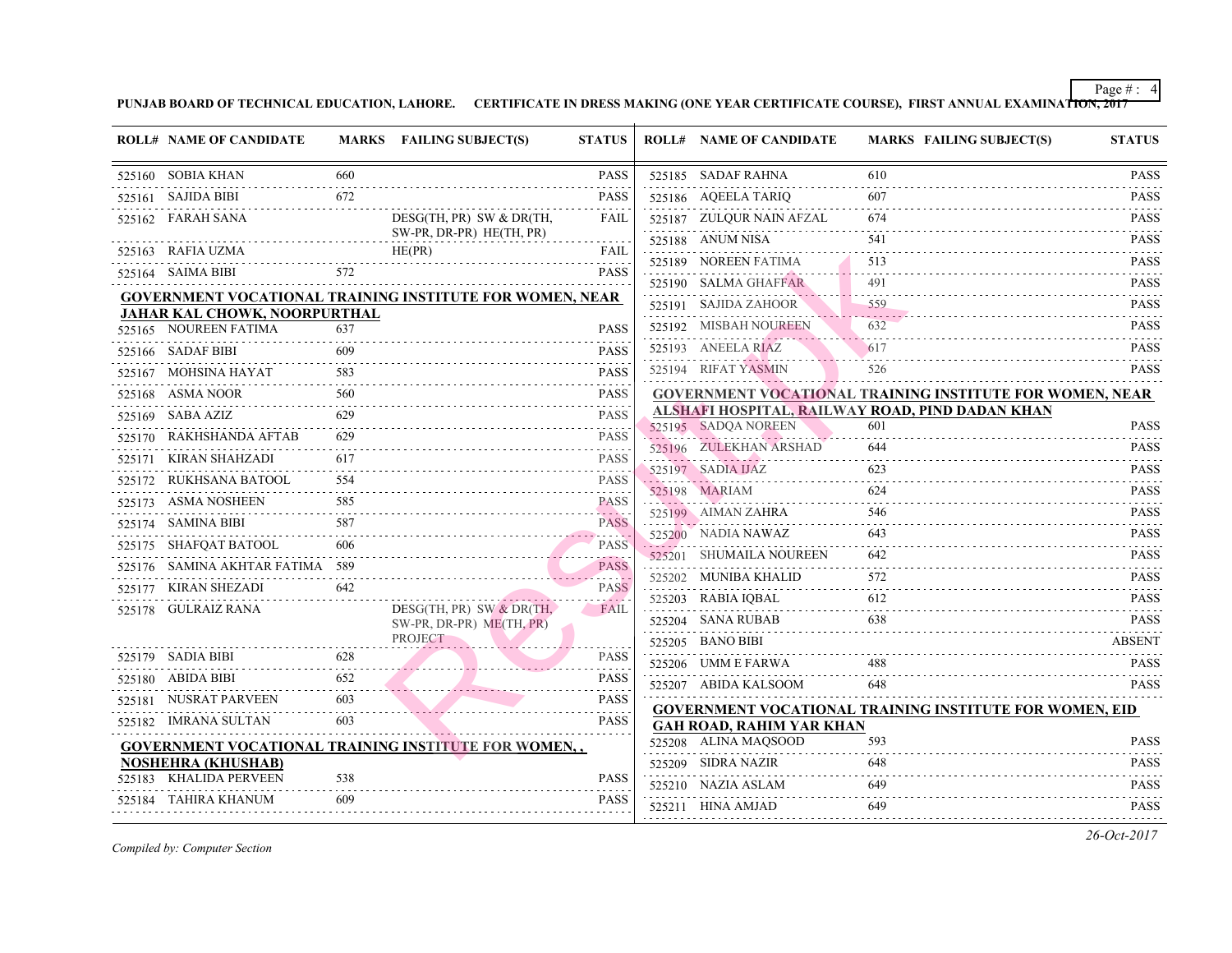|        | <b>ROLL# NAME OF CANDIDATE</b> |               | MARKS FAILING SUBJECT(S)<br><b>STATUS</b>                  |                                                                                                                                                                                                                       |              | <b>ROLL# NAME OF CANDIDATE</b>            | <b>MARKS FAIL</b> |
|--------|--------------------------------|---------------|------------------------------------------------------------|-----------------------------------------------------------------------------------------------------------------------------------------------------------------------------------------------------------------------|--------------|-------------------------------------------|-------------------|
|        | 525212 SHAZIA ALAM             | 628           |                                                            | PASS                                                                                                                                                                                                                  |              | 525240 SOBIA BIBI                         | 597               |
|        | 525213 SAMMAR BATOOL AWAN      | 595           |                                                            | PASS                                                                                                                                                                                                                  |              | <b>GOVERNMENT VOCATIONAL TRAINING IN:</b> |                   |
|        | 525214 MARIA SAMREEN           | 647           |                                                            | <b>PASS</b>                                                                                                                                                                                                           |              | ROAD RUSTAM COLONY, SADIOABAD             |                   |
|        | 525215 AMNA NADEEM             | 656           |                                                            | <b>PASS</b>                                                                                                                                                                                                           |              | 525241 SIDRA ANWAR                        | 686               |
|        | 525216 AROOMA TANVEER          | 645           |                                                            | <b>PASS</b>                                                                                                                                                                                                           |              | 525242 RASHIDA LATIF                      | 643               |
|        | 525217 SUMAIYA KHAN BALOCH     | 607           |                                                            | PASS                                                                                                                                                                                                                  |              | 525243 ASMA RAFIQUE                       | 628               |
|        | 525218 RAHILA IMTIAZ           | 606           |                                                            | <b>PASS</b>                                                                                                                                                                                                           |              | 525244 TEHMINA KOUSAR                     | 654               |
|        | 525219 AYESHA HAMEED           | 619           |                                                            | <b>PASS</b>                                                                                                                                                                                                           |              | 525245 SADIA AKHTAR                       | 493               |
|        | 525220 SAJIDA PARVEEN          | 640           |                                                            | PASS                                                                                                                                                                                                                  |              | 525246 NABELA ASGHAR                      | 501               |
|        | 525221 UMAIRA HANEEF           | 660           |                                                            | <b>PASS</b>                                                                                                                                                                                                           |              | 525247 ANILA ASGHAR                       | 522               |
|        | 525222 MEHWISH MUSA            | $   -$<br>647 |                                                            | $\mathcal{L}^{\mathcal{A}}\left( \mathcal{A}^{\mathcal{A}}\right) =\mathcal{L}^{\mathcal{A}}\left( \mathcal{A}^{\mathcal{A}}\right) =\mathcal{L}^{\mathcal{A}}\left( \mathcal{A}^{\mathcal{A}}\right)$<br><b>PASS</b> |              | 525248 ZAHRA ZAHID                        | 553               |
|        | 525223 SADIA ARSHAD            | .<br>623      |                                                            | .<br>PASS                                                                                                                                                                                                             |              | 525249 RAHEELA HASSAN                     | 450               |
|        | 525224 AMNA JABBEN             | 639           |                                                            | <b>PASS</b>                                                                                                                                                                                                           |              | 525250 ALIYA ZAWAR                        | 539               |
|        | 525225 SHIZA NASIR             | 662           |                                                            | <b>PASS</b>                                                                                                                                                                                                           |              | 525251 MUMTAZ JAMSHAID                    | 656               |
|        | 525226 RAZIA FATIMA            | 598           |                                                            | <b>PASS</b>                                                                                                                                                                                                           |              | 525252 RIDA ZAWAR<br>.                    | 546               |
|        | 525227 SABA MAJEED             |               | .<br><b>ABSENT</b>                                         |                                                                                                                                                                                                                       |              | 525253 ZAHIDA SHAFIQUE                    | 580               |
|        | 525228 RIDA MASOOD             | 586           |                                                            | a da alba a<br><b>PASS</b>                                                                                                                                                                                            |              | 525254 IQRA AZIZ                          | 556               |
|        |                                |               | <b>GOVERNMENT VOCATIONAL TRAINING INSTITUTE FOR WOMEN,</b> |                                                                                                                                                                                                                       | . <u>.</u> . | 525255 KAINAT KHALIQ                      | 573               |
|        | RAWALPINDI CANTT, RAWALPINDI   |               |                                                            |                                                                                                                                                                                                                       |              | 525256 RUKHSANA YAQOOB                    | 631               |
|        | 525229 TEHMINA AKRAM           | 620           |                                                            | <b>PASS</b>                                                                                                                                                                                                           |              | 525257 FARZANA ASLAM                      | 558               |
|        | 525230 SHAGUFTA AKRAM          | 610           |                                                            | <b>PASS</b>                                                                                                                                                                                                           |              | 525258 RABIA FARYAD                       | 585               |
|        | 525231 ANEELA IBRAHIM          | 640           |                                                            | <b>PASS</b>                                                                                                                                                                                                           |              | 525259 ANUSHA SALEEM                      | 550               |
|        | 525232 RIMSHA SALEEM           | 602           |                                                            | <b>PASS</b>                                                                                                                                                                                                           |              | 525260 ASMA YASIN                         | 672               |
| 525233 | SUMAIRA BAWAR                  | 631           |                                                            | <b>PASS</b>                                                                                                                                                                                                           |              | 525261 FAREEHA AFZAL                      | 588               |
|        | 525234 FARZANA BIBI            | 607           |                                                            | <b>PASS</b>                                                                                                                                                                                                           |              | 525262 FARZEEN GHUNAZ                     | 554               |
|        | 525235 MOBEEN MEHRBAN          | 642           |                                                            | <b>PASS</b>                                                                                                                                                                                                           |              | 525263 RUKH E ZAHRA                       | 548               |
|        | 525236 MARYAM BIBI             | 616           |                                                            | PASS                                                                                                                                                                                                                  |              | 525264 RUKHSHANDA RAHMAT                  | 582               |
|        | 525237 ASMA RUBAB              | 642           |                                                            | <b>PASS</b>                                                                                                                                                                                                           |              | 525265 TAHIRA ABDUL LATIF                 | 596               |
|        | 525238 KALSOOM ZAHARA          | 630           |                                                            | <b>PASS</b>                                                                                                                                                                                                           |              | <b>GOVERNMENT VOCATIONAL TRAINING IN:</b> |                   |
|        | 525239 SADIA HAIDER            | 604           |                                                            | PASS                                                                                                                                                                                                                  |              | <b>BLOCK NO.13 BAGH-E-UMAR, SARGODHA</b>  |                   |
|        |                                |               |                                                            |                                                                                                                                                                                                                       |              | 525266 SANIA BIBI                         | 698               |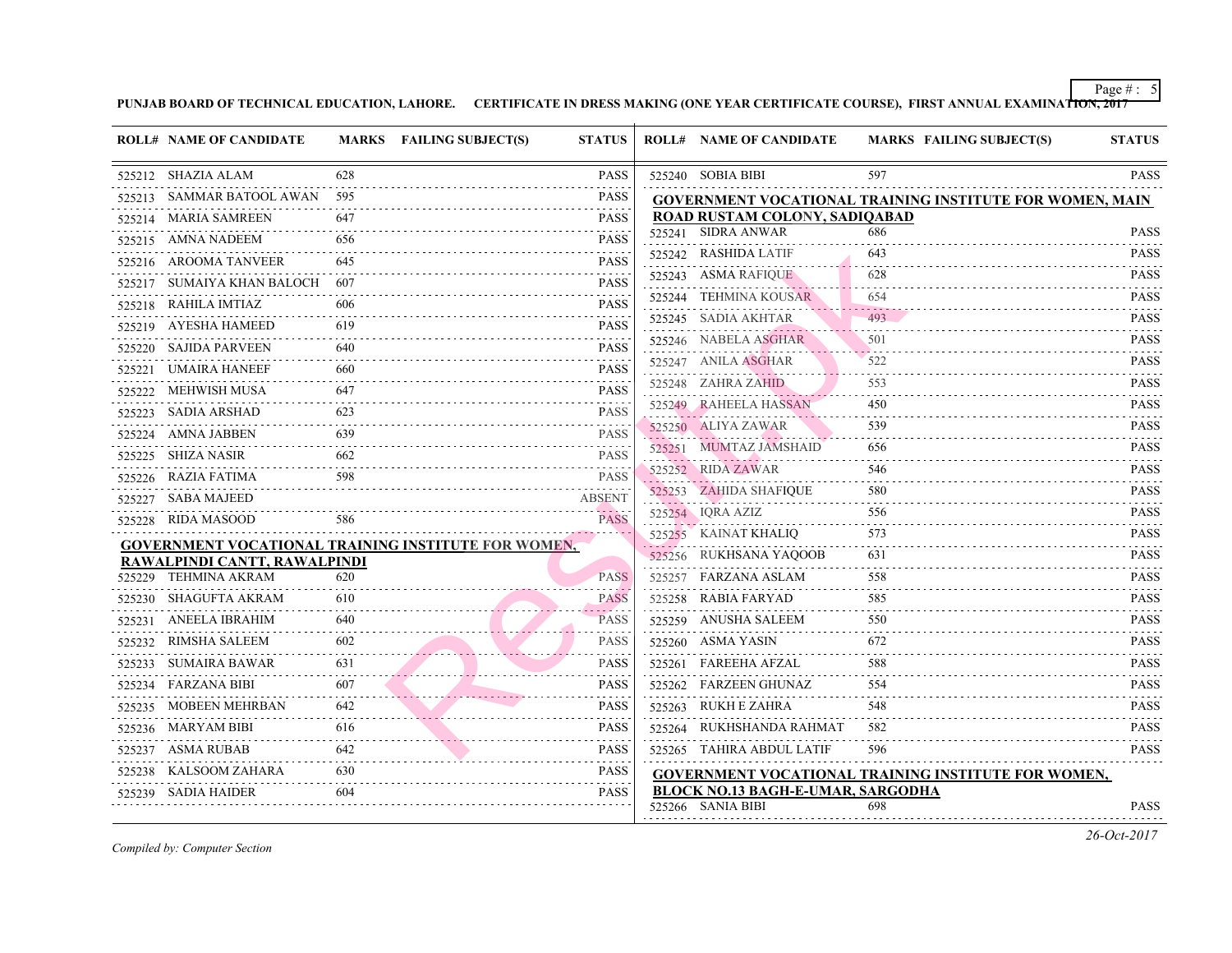|        | <b>ROLL# NAME OF CANDIDATE</b> |      | MARKS FAILING SUBJECT(S)                                          | <b>STATUS</b>                                              |   | <b>ROLL# NAME OF CANDIDATE</b>            | <b>MARKS FAIL</b> |
|--------|--------------------------------|------|-------------------------------------------------------------------|------------------------------------------------------------|---|-------------------------------------------|-------------------|
|        | 525267 HINA MEHKI              | 687  |                                                                   | <b>PASS</b>                                                |   | 525295 SADIA MUKHTAR                      | 650               |
|        | 525268 NIMRA ADREES            | 695  |                                                                   | <b>PASS</b>                                                |   | 525296 KINZA AMEER                        | 477               |
|        | 525269 ATIYA ISHAQ             | 686  |                                                                   | <b>PASS</b>                                                |   | 525297 NOUREEN FATIMA                     | 650               |
|        | 525270 SAIRA ARIF              | 680  |                                                                   | <b>PASS</b>                                                |   | 525298 RUBINA KOUSAR                      | 660               |
|        | 525271 FAIZA MUNIR             | 683  |                                                                   | <b>PASS</b>                                                |   | 525299 NAZIA KANWAL                       | 604               |
| .      | 525272 BISMA MUNIR             | 662  |                                                                   | <b>PASS</b>                                                |   | 525300 KOUMAL RAOOF                       | 580               |
|        | 525273 ABIDA BATOOL            | 695  |                                                                   | <b>PASS</b>                                                |   | 525301 NAZIA PERVEEN                      | 642               |
|        | 525274 AMBER MUMTAZ            | 684  |                                                                   | <b>PASS</b>                                                |   | 525302 TAHIRA BATOOL                      | 647               |
|        | 525275 UZMA AMIN               | 679  |                                                                   | <b>PASS</b>                                                |   | <b>GOVERNMENT VOCATIONAL TRAINING IN</b>  |                   |
|        | 525276 RAZIA BIBI              | 690  |                                                                   | <b>PASS</b>                                                |   | <b>GULZAR-E-REHMAT MASJID, SOHAWA</b>     |                   |
|        | 525277 FAIZA NAEEM             |      |                                                                   | <b>PASS</b>                                                |   | 525303 RUKHSANDA IMTIAZ                   | 626               |
| .      | 525278 AREEBA KHALID           | 688  |                                                                   | <b>PASS</b>                                                |   | <b>GOVERNMENT VOCATIONAL TRAINING IN:</b> |                   |
|        | 525279 SADIA AFZAL             | 695  |                                                                   | <b>PASS</b>                                                |   | RAWALPINDI ROAD, TALAGANG                 |                   |
|        | 525280 AQSA NAZIR              |      |                                                                   | <b>PASS</b>                                                |   | 525304 NAGINA ABID                        | 609               |
|        | 525281 SAFIA YAQUB             | -696 |                                                                   | .<br><b>PASS</b>                                           |   | 525305 FAREENA ABID                       | 580<br>590        |
|        | 525282 SHAMIM YOUSAF           | 659  |                                                                   | .<br><b>PASS</b>                                           |   | 525306 QURAT UL AIN                       |                   |
|        | 525283 SAYDA SHAMSA KANWAL 668 |      |                                                                   | $\omega_{\rm{eff}}$ and $\omega_{\rm{eff}}$<br><b>PASS</b> |   | 525307 ANDLEEB AKHTAR                     | 550               |
|        | 525284 ATTIA LATTIF            | 670  |                                                                   | . . <i>. .</i><br><b>PASS</b>                              | . | 525308 NAGEENA GULZAR                     | 597               |
|        | 525285 HINA KOSAR              |      |                                                                   | <b>PASS</b>                                                |   | 525309 SAQBA IQBAL<br>525310 SABAH AKHTAR | 592               |
|        | 525286 LUBAINA                 | 672  |                                                                   | . <b>.</b> .<br><b>PASS</b>                                |   |                                           | 571               |
|        | 525287 SAMREEN FATIMA          | 696  |                                                                   | $-1 - 1 - 1$<br><b>PASS</b>                                |   | 525311 RAFIA BIBI                         | 552               |
|        |                                |      | <b>GOVERNMENT VOCATIONAL TRAINING INSTITUTE FOR WOMEN, WARD</b>   |                                                            |   | 525312 TAYYBA TAHIRA                      |                   |
|        |                                |      | <b>NO.11 AZIZ COLONY NEAR MASJID BILAL MOHALLA CHUP SHAH NEAR</b> |                                                            |   | 525313 RAFIA NISA                         | 559               |
|        | <b>TMA, SHAHPUR SADAR</b>      |      |                                                                   |                                                            |   | 525314 SOFIA YASMEEN                      | 551               |
|        | 525288 WAQAR NISA              | 643  |                                                                   | <b>PASS</b>                                                |   | 525315 MARYAM BIBI                        | 557               |
|        | 525289 MEHWISH AZAM            | 581  |                                                                   | <b>PASS</b>                                                |   | 525316 NADARA GULE BATOOL                 | 574               |
|        | 525290 SHUMAYLA AZAM           | 646  |                                                                   | <b>PASS</b>                                                |   | 525317 SUMERA YOUSAF                      | 564               |
| 525291 | SIDRA AHMED HAYAT              | 641  |                                                                   | <b>PASS</b>                                                |   | 525318 MARIA SULTAN                       | 527               |
| 525292 | SHEHNAZ AHMED                  | 606  |                                                                   | <b>PASS</b>                                                |   |                                           |                   |
|        | 525293 RABIA MUKHTAR           | 647  |                                                                   | <b>PASS</b>                                                |   |                                           |                   |
|        | 525294 MAHGUL RUBAB            | 554  |                                                                   | <b>PASS</b>                                                |   |                                           |                   |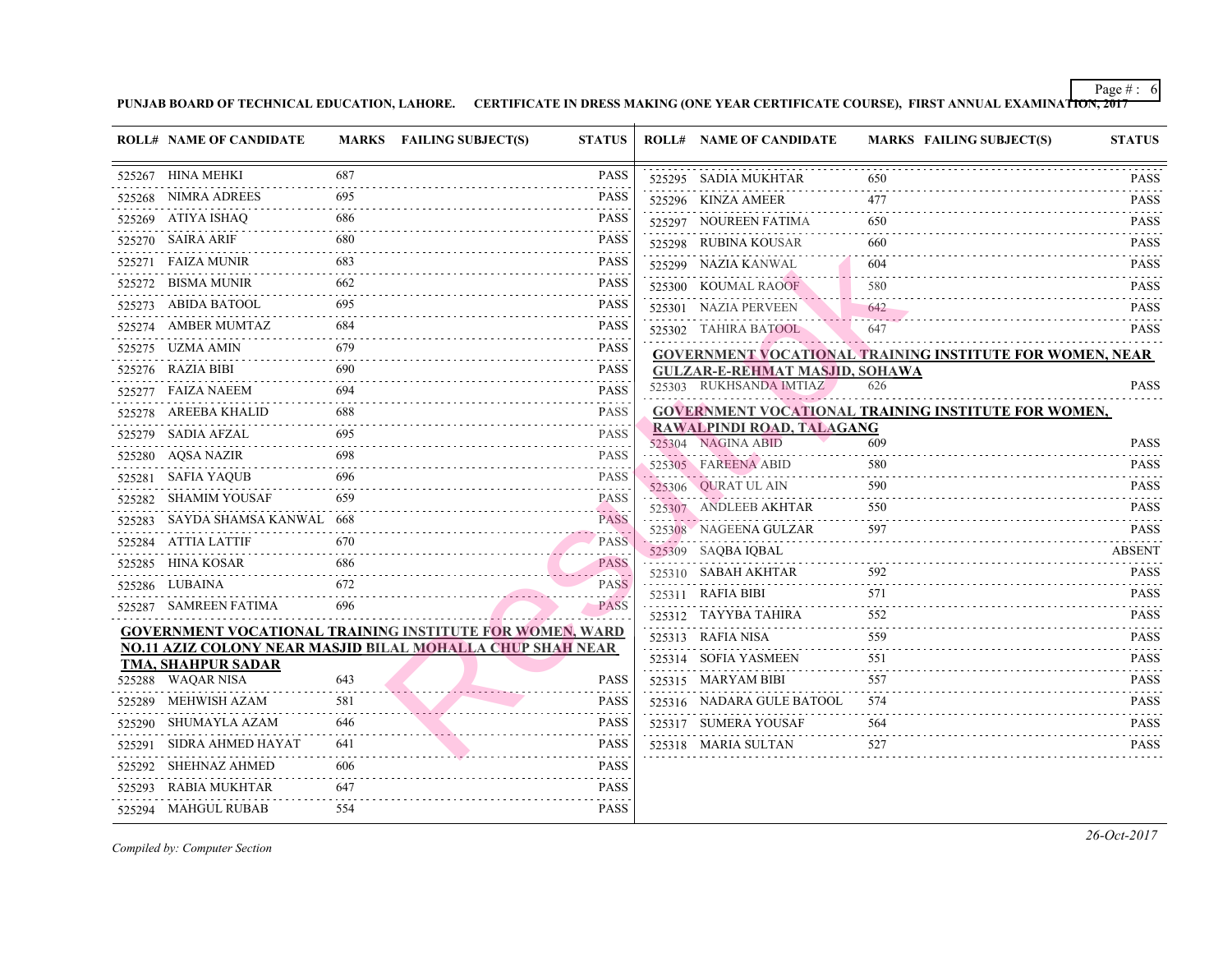|        | <b>ROLL# NAME OF CANDIDATE</b>                        |          | <b>MARKS</b> FAILING SUBJECT(S)                                 | <b>STATUS</b>                       |             | <b>ROLL# NAME OF CANDIDATE</b>                                                   | <b>MARKS FAIL</b> |            |
|--------|-------------------------------------------------------|----------|-----------------------------------------------------------------|-------------------------------------|-------------|----------------------------------------------------------------------------------|-------------------|------------|
|        |                                                       |          | <b>GOVERNMENT VOCATIONAL TRAINING INSTITUTE FOR WOMEN, NEAR</b> |                                     |             | 525346 NEELAM SHAHZADI                                                           | 506               |            |
|        | UP CHURCH, TEHSIL CHOWK, CHAKWAL                      |          |                                                                 |                                     |             | 525347 MOONA LEEZA                                                               | 546               |            |
|        | 525319 AMARA HASSAN                                   | 550      |                                                                 | <b>PASS</b>                         |             | 525348 SABA IQBAL                                                                | 498               |            |
|        | 525320 HINA UROOJ                                     | 561      |                                                                 | <b>PASS</b>                         |             | 525349 HINA SHAZADI                                                              | 533               |            |
|        | 525321 HUMARA SAEED                                   | 534      |                                                                 | <b>PASS</b>                         |             | 525350 SHAZMA SAFDAR                                                             | 539               |            |
|        | 525322 ADEEBA MEHMOOD                                 | 579      |                                                                 | <b>PASS</b>                         |             | 525351 AYESHA AMIN                                                               |                   | ISL/P      |
|        | 525323 SHAZIA NAWAZ                                   | 551      |                                                                 | <b>PASS</b>                         | 525352 SOHA |                                                                                  |                   | HE(H)      |
| 525324 | SIDRA BATOOL                                          | 520      |                                                                 | <b>PASS</b>                         |             | 525353 MAHWASH ANWAAR                                                            | 455               |            |
| 525325 | KHAIR UN NISA                                         | 536<br>. |                                                                 | <b>PASS</b>                         |             | 525354 RAKHAL SHAUKAT MASIH 471                                                  |                   |            |
|        | 525326 AYSHA AROOJ                                    | 563      |                                                                 | <b>PASS</b>                         |             | 525355 MADIHA ASGHAR                                                             | 455               |            |
|        | 525327 HALEEMA BIBI<br>.                              | 532      |                                                                 | <b>PASS</b><br>.                    |             | 525356 RUTH SHOUKAT                                                              | 448               |            |
|        | 525328 SITARA BIBI                                    | 558      |                                                                 | <b>PASS</b>                         |             |                                                                                  |                   |            |
|        | 525329 DURZANA BIBI                                   | 542      |                                                                 | .<br><b>PASS</b>                    |             | <b>GOVERNMENT VOCATIONAL TRAINING IN:</b><br>MIDDLE SCHOOL, HOSPITAL ROAD, DHUDI |                   |            |
|        | 525330 SHAHNAZ BIBI                                   | 519      |                                                                 | <b>PASS</b>                         |             | 525357 AYESHA MARYAM                                                             | 539               |            |
|        | 525331 NAGINA FAROOO                                  | 538      |                                                                 | <b>PASS</b>                         |             | 525358 QAMAR SULTANA                                                             | 519               |            |
|        | .<br>525332 ANIQA ANSAAR                              | 545      |                                                                 | <b>PASS</b>                         |             | 525359 FREHA IFTIKHAR                                                            |                   |            |
|        | 525333 SANA SALEEM                                    | 530      |                                                                 | <b>PASS</b>                         |             | 525360 KAINAT BATOOL                                                             | 507               |            |
|        | 525334 RABIA BASRI                                    | 522      |                                                                 | <b>PASS</b>                         |             | 525361 NOREEN AKHTER                                                             | 500               |            |
|        | 525335 SHAMAYLA GHAZI UL HAQ 583                      |          |                                                                 | . <u>.</u><br><b>PASS</b>           |             | 525362 SAIMA BIBI                                                                |                   | <b>BHM</b> |
|        | 525336 MISHAL SHAHZADI                                | 537      |                                                                 | $\omega$ is a set of<br><b>PASS</b> |             | 525363 SHAMSA ABID                                                               | 576               |            |
|        | 525337 IRSA KANWAL                                    | 542      |                                                                 | <b>PASS</b>                         |             | 525364 IRSA NASEER                                                               | 553               |            |
|        | 525338 NASEEM AKHTAR                                  | 559      |                                                                 | <b>Sand Store</b><br>PASS           |             | 525365 SANA BIBI                                                                 | 527               |            |
|        | 525339 NAILA BATOOL                                   |          |                                                                 | <b>PASS</b>                         |             | 525366 ROOMA AMBREEN                                                             |                   | <b>BHM</b> |
|        | 525340 MEHMOONA KHURSHEED 542                         |          |                                                                 | <b>PASS</b>                         |             | 525367 SHAHIDA PARVEEN                                                           | 535               |            |
|        | 525341 SAIRA ALTAF                                    | 518      |                                                                 | <b>PASS</b>                         |             | 525368 FAIZA BATOOL                                                              | 515               |            |
|        | 525342 NABILA SARDAR                                  | 556      |                                                                 | <b>PASS</b>                         |             | 525369 MEHWISH SHAHEEN                                                           | 490               |            |
|        |                                                       |          | <b>GOVERNMENT VOCATIONAL TRAINING INSTITUTE FOR WOMEN,</b>      |                                     |             | 525370 KAINAT JABEEN                                                             | 540               |            |
|        | <b>CIRCULLAR ROAD NEAR GIRD STATION WAPADA, DASKA</b> |          |                                                                 |                                     |             | 525371 SAMAIRA BIBI                                                              | 530               |            |
|        | 525343 RABIYA                                         | 536      |                                                                 | <b>PASS</b>                         |             | 525372 AMNA BIBI                                                                 | 517               |            |
|        | 525344 ASMA ASHRAF                                    | 509      |                                                                 | <b>PASS</b>                         |             | 525373 KALSOOM BIBI                                                              | 583               |            |
|        | 525345 KUBRAN                                         | 513      |                                                                 | <b>PASS</b>                         |             |                                                                                  |                   |            |
|        |                                                       |          |                                                                 |                                     |             |                                                                                  |                   |            |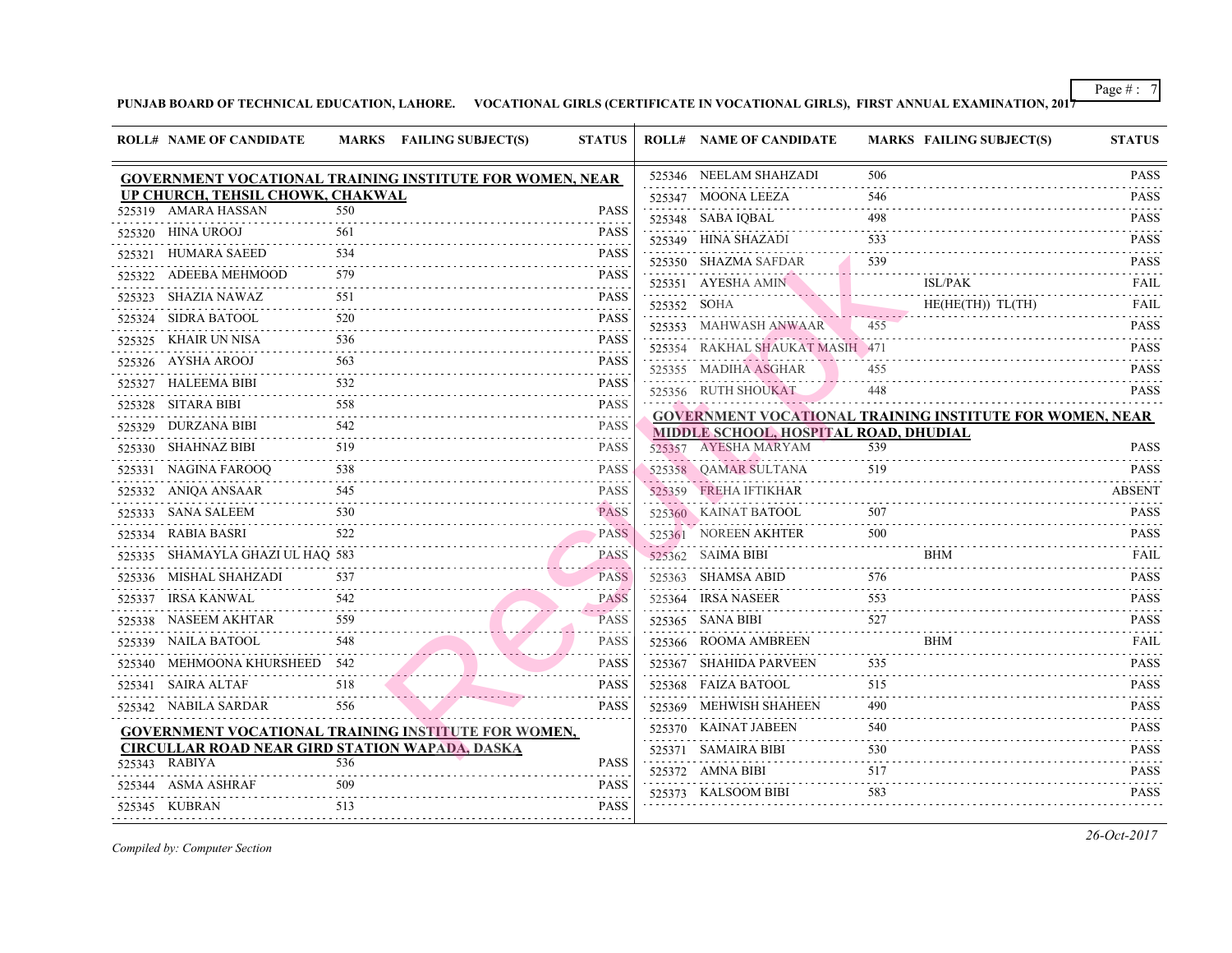| <b>ROLL# NAME OF CANDIDATE</b> |                       | MARKS FAILING SUBJECT(S)                                   | <b>STATUS</b>                                     |             | <b>ROLL# NAME OF CANDIDATE</b>                 | <b>MARKS FAIL</b> |
|--------------------------------|-----------------------|------------------------------------------------------------|---------------------------------------------------|-------------|------------------------------------------------|-------------------|
| 525374 NOSHIN BIBI             | 544                   |                                                            | <b>PASS</b>                                       |             | 525402 AYESHA BI                               |                   |
| 525375 SHAISTA NOREEN          | 505                   |                                                            | <b>PASS</b>                                       |             | 525403 MASOOMA FATIMA                          | 565               |
| 525376 SADIA BIBI              | 557                   |                                                            | <b>PASS</b>                                       |             | <b>GOVERNMENT VOCATIONAL TRAINING IN</b>       |                   |
| 525377 RUKHSAR TAHIR           | 510                   |                                                            | <b>PASS</b><br>.                                  |             | <b>GHAFFAR PARK CHOWK NEAR ISLAMIA PI</b>      |                   |
| 525378 SUMAIRA ASLAM           | 514                   |                                                            | <b>PASS</b>                                       |             | 525404 FAHMIDA                                 | 537               |
| 525379 JUNADIA IRAM            | 554                   |                                                            | <b>PASS</b>                                       |             | 525405 SALIHA KALSOOM                          | 452               |
| 525380 MARIA SHAFIQUE          | 537                   |                                                            | <b>PASS</b>                                       | 525406 SABA |                                                | 451               |
| 525381 AMNA BATOOL             | 538                   |                                                            | .<br><b>PASS</b>                                  |             | 525407 SAIQA TAHIR                             | 521               |
| 525382 AREEBA SHAHEEN          | 543                   |                                                            | <b>PASS</b>                                       |             | 525408 ASMA AHSAN                              | 457               |
|                                |                       | <b>GOVERNMENT VOCATIONAL TRAINING INSTITUTE FOR WOMEN,</b> |                                                   | 525409 RIDA |                                                | 458               |
| <b>MANGLA ROAD, DINA</b>       |                       |                                                            |                                                   |             | 525410 SAIRA FAROOQ                            | 409               |
| 525383 TEHMINA IDREES          | 564                   |                                                            | <b>PASS</b>                                       |             | 525411 MADEEHA TABASSUM                        | 462               |
| 525384 SIDRA ARIF              | 534                   |                                                            | PASS                                              |             | 525412 AIMAN AMJAD                             | 455               |
| 525385 ANITA SHAMAS            | 538<br>.              |                                                            | <b>PASS</b>                                       |             | 525413 AYESHA KHALID                           | 434               |
| 525386 ZOYA ALI                | 491                   |                                                            | <b>PASS</b>                                       |             | 525414 AQSA                                    | 549               |
| 525387 FAKHIRA SHAHEEN         | 528                   |                                                            | <b>PASS</b>                                       |             | 525415 KALSOOM SABIR                           | 567               |
| 525388 MAVISH MATLOOB          | 542<br>.              |                                                            | <b>PASS</b>                                       |             | 525416 AYESHA RAZAQ                            | 499               |
| 525389 ZAINAB BIBI             | 579                   |                                                            | <b>PASS</b><br>. <i>.</i>                         |             | 525417 SHAMSA ZAFAR                            | <b>HE</b> (H      |
| 525390 MARYAM BASHIR           | 552                   |                                                            | PASS<br>$\alpha$ , $\alpha$ , $\alpha$ , $\alpha$ |             | 525418 MOMNA SHAHID                            | 500               |
| 525391 SAMRA NAZ               | 538<br>and a state of |                                                            | <b>PASS</b>                                       |             | 525419 MARIZ TABSUM                            | 553               |
| 525392 ANDLEEB ZAHRA           | 540                   |                                                            | <b>PASS</b>                                       |             | 525420 AYESHA FAZEELAT                         | 547               |
| 525393 RAFIA IRAM              | 613                   |                                                            | PASS                                              |             | 525421 SUMAIRA IRSHAD                          | 535               |
| 525394 IQRA ALI AHMED          | 543                   |                                                            | <b>PASS</b>                                       |             | 525422 SANIA SHAHZAD                           |                   |
| 525395 SAMRA WAJID             | 615                   |                                                            | <b>PASS</b>                                       |             | <b>GOVERNMENT VOCATIONAL TRAINING IN:</b>      |                   |
| 525396 SADIA ZAHOOR            | 569                   |                                                            | <b>PASS</b>                                       |             | <b>STREET NO. 2, BIG CIVIL LINES, GUJRANWA</b> |                   |
| 525397 SABIHA SHAFEEQ          | 567                   |                                                            | <b>PASS</b>                                       |             | 525423 FAREEHA                                 | BFP(1             |
| 525398 ZIL-E-HUMA              | 606                   |                                                            | <b>PASS</b>                                       |             | 525424 KAINAT                                  | 487               |
| 525399 PARVEEN AKHTAR          | 578                   |                                                            | <b>PASS</b>                                       |             | 525425 MISHAL BIBI                             | 480               |
| 525400 SABA ZULFQAR            | 566                   |                                                            | <b>PASS</b>                                       |             | 525426 ISHRAT FATIMA                           | 523               |
| 525401 IQRA ZAHOOR             | 526                   |                                                            | <b>PASS</b>                                       |             | 525427 MURAJBA YOUNAS                          | 502               |
|                                |                       |                                                            |                                                   |             | 525428 NAGINA DASTGIR                          | 509               |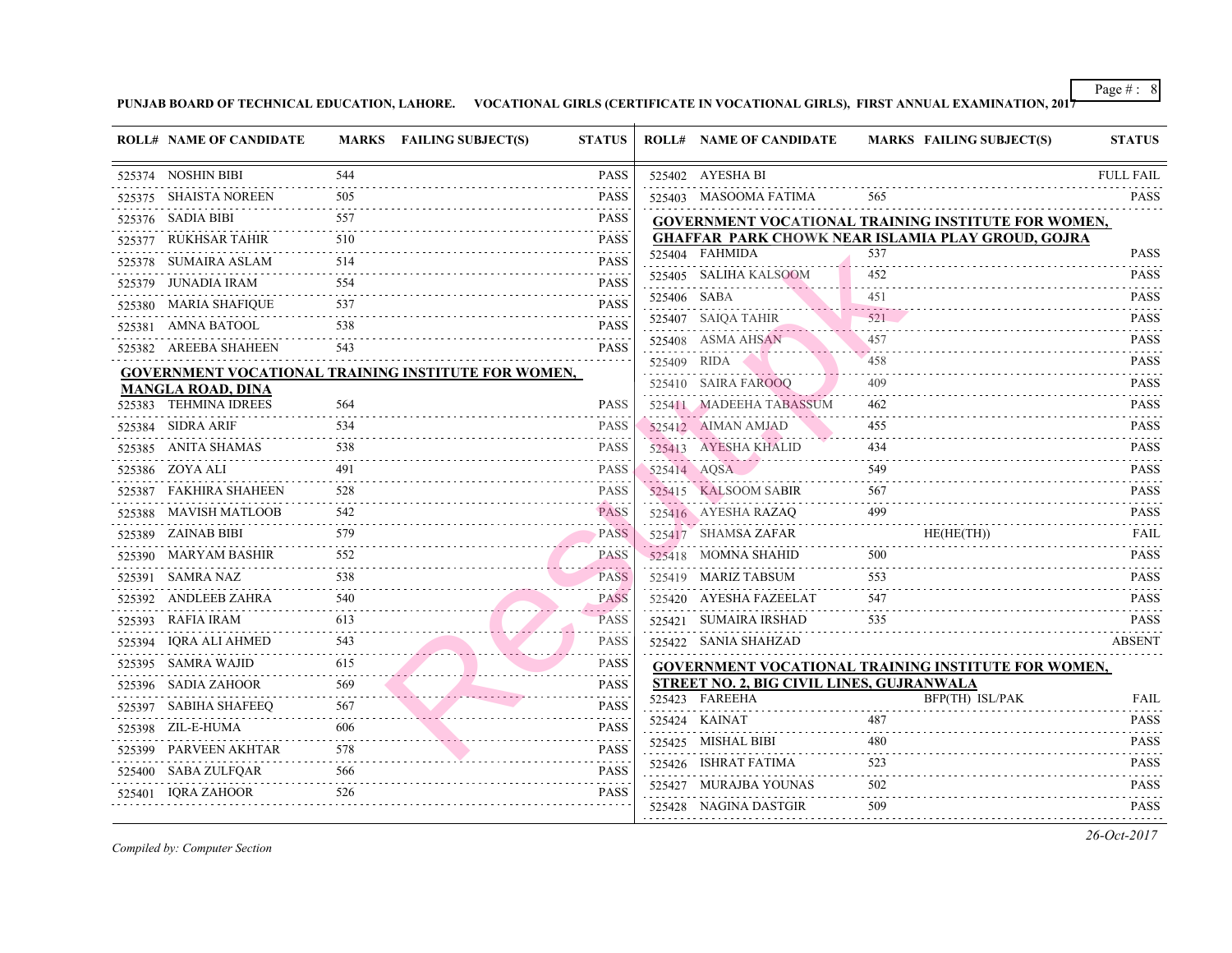|        | <b>ROLL# NAME OF CANDIDATE</b>                         |          | MARKS FAILING SUBJECT(S) | <b>STATUS</b>                                                                                                                                                                                                                                                                                                                                                                                                                                                                                              |        | <b>ROLL# NAME OF CANDIDATE</b>                                              | <b>MARKS FAIL</b> |
|--------|--------------------------------------------------------|----------|--------------------------|------------------------------------------------------------------------------------------------------------------------------------------------------------------------------------------------------------------------------------------------------------------------------------------------------------------------------------------------------------------------------------------------------------------------------------------------------------------------------------------------------------|--------|-----------------------------------------------------------------------------|-------------------|
|        | 525429 SANDRELLA SHAZADI                               | 486.     |                          | <b>PASS</b>                                                                                                                                                                                                                                                                                                                                                                                                                                                                                                |        | 525457 NAYYAR                                                               | 554               |
|        | 525430 PAMEELA KAUSAR                                  | 490      |                          | <b>PASS</b>                                                                                                                                                                                                                                                                                                                                                                                                                                                                                                |        | 525458 ZAINAB RAFAQAT                                                       | 569               |
|        | 525431 ZOHA NAWAZ                                      | 507      |                          | .<br><b>PASS</b>                                                                                                                                                                                                                                                                                                                                                                                                                                                                                           |        | 525459 HUNZA SEHAR                                                          | 563               |
|        | 525432 SAFEENA USMAN                                   | 493      |                          | <b>PASS</b>                                                                                                                                                                                                                                                                                                                                                                                                                                                                                                |        | 525460 ADEEBA MUNIR                                                         | 567               |
| 525433 | REBECCA BHATTI                                         | 502      |                          | .<br><b>PASS</b><br>$\begin{array}{cccccccccccccc} \multicolumn{2}{c}{} & \multicolumn{2}{c}{} & \multicolumn{2}{c}{} & \multicolumn{2}{c}{} & \multicolumn{2}{c}{} & \multicolumn{2}{c}{} & \multicolumn{2}{c}{} & \multicolumn{2}{c}{} & \multicolumn{2}{c}{} & \multicolumn{2}{c}{} & \multicolumn{2}{c}{} & \multicolumn{2}{c}{} & \multicolumn{2}{c}{} & \multicolumn{2}{c}{} & \multicolumn{2}{c}{} & \multicolumn{2}{c}{} & \multicolumn{2}{c}{} & \multicolumn{2}{c}{} & \multicolumn{2}{c}{} & \$ |        | 525461 AQSA RANI                                                            | 567               |
|        | 525434 HINA MAJEED                                     | 503      |                          | <b>PASS</b>                                                                                                                                                                                                                                                                                                                                                                                                                                                                                                | 525462 | AMBREEN SHAZADI                                                             | 570               |
|        | 525435 ASMA JARIS                                      | 524      |                          | <b>PASS</b><br>.                                                                                                                                                                                                                                                                                                                                                                                                                                                                                           |        | 525463 FOUZIA MUNIR                                                         | 577               |
|        | 525436 HINA HAMEED                                     | 506      |                          | <b>PASS</b>                                                                                                                                                                                                                                                                                                                                                                                                                                                                                                |        | 525464 SHAKEELA RIAZ                                                        | 532               |
|        | 525437 FREEHA TAHIR SANDHY                             | 495      |                          | <b>PASS</b><br>$- - - - -$                                                                                                                                                                                                                                                                                                                                                                                                                                                                                 |        | LADIES INDUSTRIAL HOME, KARACHI COM                                         |                   |
|        | 525438 SADAF AROOJ                                     | 507      |                          | <b>PASS</b><br>.                                                                                                                                                                                                                                                                                                                                                                                                                                                                                           |        | 525465 MISHAL NADEEDM                                                       |                   |
|        | 525439 IQRA TUFAIL                                     | 520      |                          | <b>PASS</b><br>.                                                                                                                                                                                                                                                                                                                                                                                                                                                                                           |        | 525466 ASMA BANO                                                            | 528               |
|        | 525440 RABIA                                           | 499      |                          | <b>PASS</b>                                                                                                                                                                                                                                                                                                                                                                                                                                                                                                |        | 525467 ZUBIA IFTIKHAR                                                       | 554               |
|        | 525441 FAIZA                                           | 479<br>. |                          | <b>PASS</b><br>.                                                                                                                                                                                                                                                                                                                                                                                                                                                                                           |        | 525468 JAVERIA KAUSAR                                                       | 567               |
|        | 525442 UMY HABEEBA                                     | 496      |                          | <b>PASS</b>                                                                                                                                                                                                                                                                                                                                                                                                                                                                                                |        | 525469 HUMAIRA MUNEER BUTT 493                                              |                   |
| 525443 | SHAMA PARVEEN                                          | 524      |                          | <b>PASS</b><br>.                                                                                                                                                                                                                                                                                                                                                                                                                                                                                           |        | 525470 SUMAIRA BANO                                                         | 568               |
| 525444 | MADEHA AKRAM                                           | 507      |                          | <b>PASS</b>                                                                                                                                                                                                                                                                                                                                                                                                                                                                                                |        | 525471 RUQIYA BANO                                                          | 556               |
| 525445 | FARZANA KALSOOM                                        | 500      |                          | <b>PASS</b>                                                                                                                                                                                                                                                                                                                                                                                                                                                                                                |        | 525472 REHANA MEHREEN                                                       |                   |
|        | 525446 AMBREEN ZAFAR                                   | 473      |                          | PASS                                                                                                                                                                                                                                                                                                                                                                                                                                                                                                       |        | <b>GIRLS VOCATIONAL CENTER FOR WOMEN</b>                                    |                   |
|        | 525447 MISHAL SHAHEEN                                  |          |                          | <b>ABSENT</b><br>2000 - 2000 -                                                                                                                                                                                                                                                                                                                                                                                                                                                                             |        | <b>RATHIAN, JHELUM</b>                                                      |                   |
|        | 525448 EINISH AKBAR                                    | 461      |                          | <b>PASS</b>                                                                                                                                                                                                                                                                                                                                                                                                                                                                                                |        | 525473 SADAF BATOOL                                                         | 580               |
|        | 525449 NASRA NASEER                                    | 502      |                          | <b>PASS</b>                                                                                                                                                                                                                                                                                                                                                                                                                                                                                                |        | <b>GOVERNMENT VOCATIONAL TRAINING IN:</b>                                   |                   |
|        | 525450 FAZEELA                                         | 476      |                          | .<br><b>PASS</b><br>$\omega_{\alpha}=\omega_{\alpha}=\omega_{\alpha}$                                                                                                                                                                                                                                                                                                                                                                                                                                      |        | <b>MAHDI HOUSE 4 CIVIL LINE, JHELUM</b><br>525474 KALSOOM BIBI              | 577               |
|        | 525451 RUKHSANA                                        | 513      |                          | <b>PASS</b>                                                                                                                                                                                                                                                                                                                                                                                                                                                                                                |        | 525475 AYESHA MOBEEN                                                        | 582               |
|        | 525452 AQSA RANI                                       |          |                          | <b>ABSENT</b>                                                                                                                                                                                                                                                                                                                                                                                                                                                                                              |        |                                                                             | ISL/P             |
|        | SAIF ULLAH TARAR MEMORIAL TECHNICAL INSTITUTE, MINHAS, |          |                          |                                                                                                                                                                                                                                                                                                                                                                                                                                                                                                            |        | 525476 KHADIJA AMIN                                                         |                   |
|        | <b>KULLO Tarar, HAFIZABAD</b>                          |          |                          |                                                                                                                                                                                                                                                                                                                                                                                                                                                                                                            |        | <b>GOVERNMENT VOCATIONAL TRAINING IN:</b><br>MOHALLAH HUSSAIN SHAH, KAMALIA |                   |
|        | 525453 NAILA MANZOOR                                   | 558      |                          | <b>PASS</b>                                                                                                                                                                                                                                                                                                                                                                                                                                                                                                |        | 525477 RABIA MAHREEN                                                        | 486               |
|        | 525454 SHABINA NOOR                                    |          | BFP(TH)                  | FAIL<br>.                                                                                                                                                                                                                                                                                                                                                                                                                                                                                                  |        | 525478 RASHIDA ALLAH DITTA                                                  | 537               |
|        | 525455 TALLAT NOREEN<br>.                              | 552      |                          | <b>PASS</b><br>$- - - - - -$                                                                                                                                                                                                                                                                                                                                                                                                                                                                               |        | 525479 AFIFAH MARYEM                                                        | 435               |
|        | 525456 SAMINA RANI                                     | 576      |                          | <b>PASS</b>                                                                                                                                                                                                                                                                                                                                                                                                                                                                                                |        | 525480 UJALA SHABBIR                                                        | 451               |
|        |                                                        |          |                          |                                                                                                                                                                                                                                                                                                                                                                                                                                                                                                            |        |                                                                             |                   |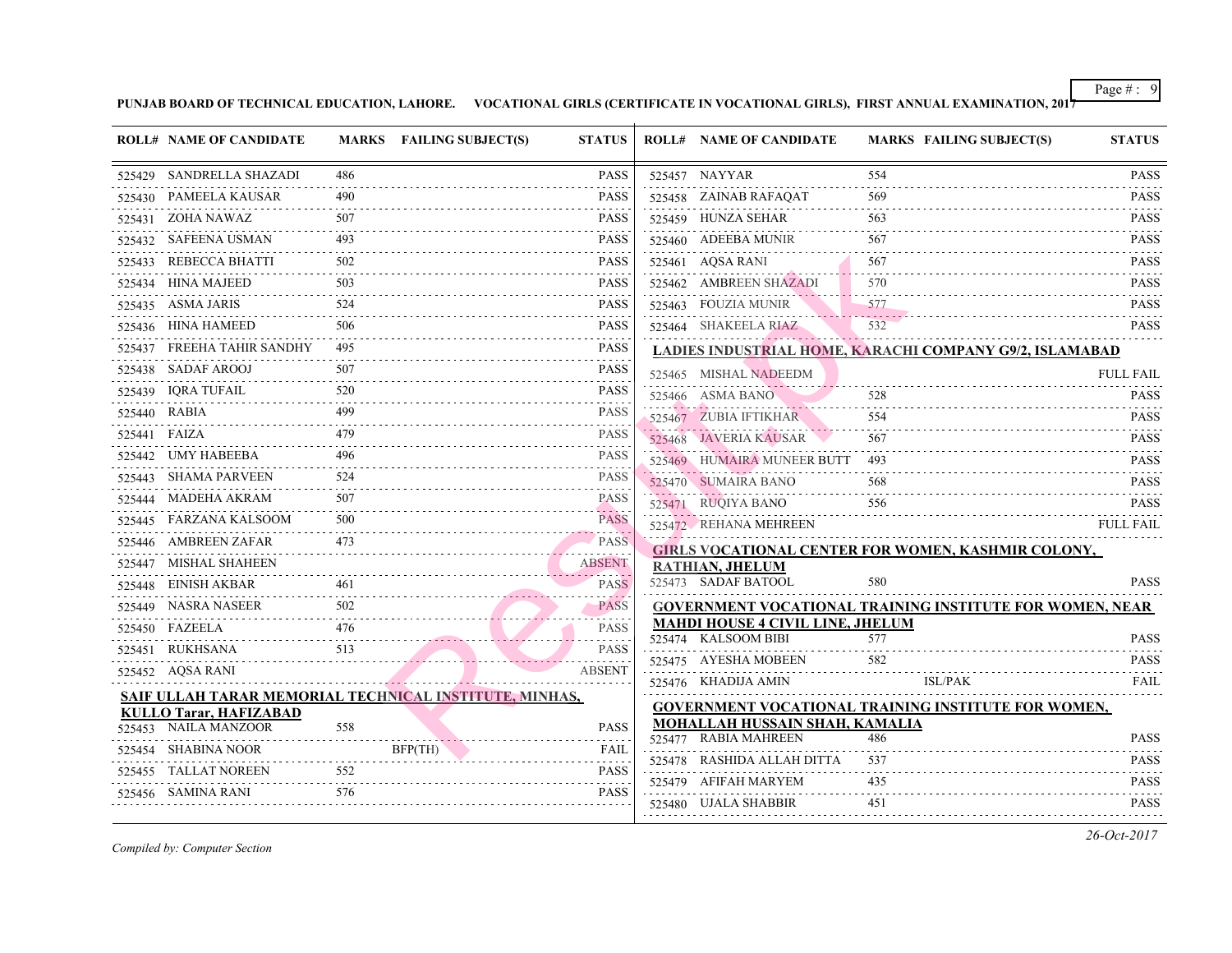|              | <b>ROLL# NAME OF CANDIDATE</b> |                                      | MARKS FAILING SUBJECT(S)                                       | <b>STATUS</b>       | <b>ROLL# NAME OF CANDIDATE</b>                             | <b>MARKS FAIL</b> |
|--------------|--------------------------------|--------------------------------------|----------------------------------------------------------------|---------------------|------------------------------------------------------------|-------------------|
|              | 525481 SADAF AMIN              | 444                                  |                                                                | PASS                | 525508 SHABANA KHAN                                        | 597               |
|              | 525482 MAHAM                   | 443<br>2.2.2.2.2                     |                                                                | PASS                | 525509 SUMMIYA PIR                                         | 544               |
|              | 525483 HINA SALEEM             | 577                                  |                                                                | <b>PASS</b><br>.    | <b>GOVERNMENT VOCATIONAL TRAINING IN:</b>                  |                   |
|              | 525484 TAZEEM SEAHAR           | 561                                  |                                                                | <b>PASS</b>         | <b>OUTSIDE KOT AZAM KHAN COLLEGE ROAL</b>                  |                   |
|              | 525485 TAHIRA NASEEM           | 545                                  |                                                                | PASS                | 525510 KAYNAT FAROOQ                                       | 516               |
|              | 525486 SADIA IFTIKHAR          | 547                                  |                                                                | <b>PASS</b>         | 525511 KALSOOM                                             | 517               |
|              | 525487 SONIA MANZOOR           | 525                                  |                                                                | <b>PASS</b>         | 525512 IJAZIA SALEEM                                       | 551               |
|              | 525488 RIMSHA KANWAL           | 552                                  |                                                                | <b>PASS</b>         | 525513 MOAFIA ABBAS                                        | 527               |
|              | 525489 SAKINA RAFI             | .<br>538                             |                                                                | <b>PASS</b>         | 525514 MAFIA RASHEED                                       | 573               |
|              | 525490 SAHRISH AKMAL           | 434                                  |                                                                | <b>PASS</b>         | 525515 AQSA YAQOOB                                         | 534               |
|              |                                |                                      | <b>MAREKZA PAFWA VOCATIONAL SCHOOL, PAF BASE MENHAS, KAMRA</b> |                     | 525516 FAIZA SHAFIQ                                        | 518               |
|              | 525491 SABA IQBAL              | 539                                  |                                                                | <b>PASS</b>         | 525517 AMINA YAQOOB                                        | 530               |
|              | 525492 KASHAF TARIQ            | 559                                  |                                                                | <b>PASS</b>         | 525518 ROBINA                                              | 469               |
|              | 525493 MEHREEN BIBI            | 538                                  |                                                                | <b>PASS</b>         | 525519 AZKA FIAZ                                           | 482               |
|              | 525494 SEHRISH BIBI            | .<br>574                             |                                                                | .<br><b>PASS</b>    | 525520 SAMRA SAIF ULLAH                                    | 512               |
|              |                                |                                      |                                                                | .                   | 525521 UME HABIBA MUSHTAQ<br><u> De este estableci</u> a e | 525               |
|              | 525495 NAYAB TARIQ             | 550                                  |                                                                | PASS<br>and a state | 525522 SHAHEEN                                             | 518               |
|              | 525496 AMBREEN NIAZ            | 584                                  | . <b>.</b>                                                     | <b>PASS</b>         | 525523 AMINA SAFDAR                                        | 551               |
|              | 525497 ASMA MALIK              | 551                                  | <b>The company's</b>                                           | <b>PASS</b>         | 525524 SAJIDA ABAID ULLAH                                  | 563               |
|              |                                |                                      | <b>MARKAZ -E-MUJAHIDA VOCATIONAL SCHOOL FOR WOMEN, KAMRA,</b>  |                     | 525525 SAMINA BASHIR                                       | 557               |
| <b>KAMRA</b> | 525498 SHAHIDA IQBAL           | 541                                  |                                                                | <b>PASS</b>         | 525526 ATTIA ANWAR                                         | 516               |
|              | 525499 SAADIA JABEEN           | 575                                  |                                                                | <b>PASS</b>         | 525527 MARYAM FATIMA AHMAD 566                             |                   |
|              | 525500 SIDRA BATOOL            | $\omega$ is a set of $\omega$<br>566 |                                                                | <b>PASS</b>         | 525528 AFSHAN ASHIQ                                        | 554               |
|              | 525501 NAZIA RIAZ              | 582                                  |                                                                | <b>PASS</b>         | 525529 ASMA RAFIQ                                          | 536               |
|              | .<br>525502 MEHNAZ IMRAN       | 549                                  |                                                                | <b>PASS</b>         | <b>GOVERNMENT SIR SIKANDER VOCATIONA</b>                   |                   |
|              | 525503 REHANA TABASUM          | 570                                  |                                                                | <b>PASS</b>         | WOMEN, 2787/D JORY MORY BAZAR, SHAH                        |                   |
|              | 525504 SHAHIDA MALIK           | .<br>580                             |                                                                | <b>PASS</b>         | 525530 HALA HANIF                                          | 500               |
|              | 525505 TAYYABA                 | .<br>555                             |                                                                | <b>PASS</b>         | 525531 SEHAR ZAHID                                         | 517               |
|              | 525506 KASHAF UR RASOOL        | 529                                  |                                                                | PASS                | 525532 MARYAM HABIB                                        | 504               |
|              | 525507 RUKHSANA KAUSAR         | and a state<br>574                   |                                                                | .<br><b>PASS</b>    | 525533 SAWAIBA HABIB                                       | 490               |
|              |                                |                                      |                                                                |                     | 525534 ALISHBA NAVEED                                      | 485               |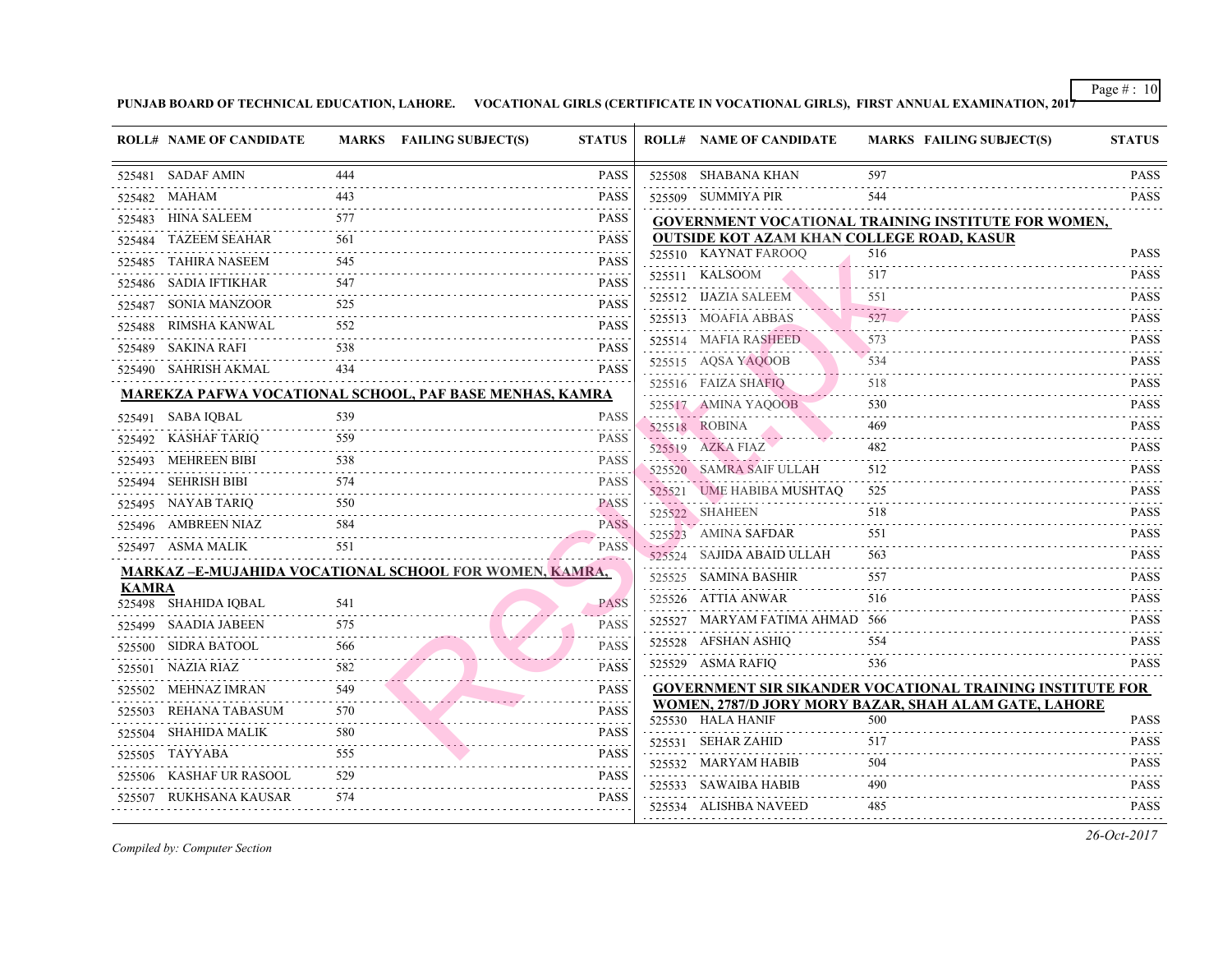|   | <b>ROLL# NAME OF CANDIDATE</b>                                     |          | <b>MARKS</b> FAILING SUBJECT(S)                            | <b>STATUS</b>                            |             | <b>ROLL# NAME OF CANDIDATE</b>            | <b>MARKS FAIL</b> |
|---|--------------------------------------------------------------------|----------|------------------------------------------------------------|------------------------------------------|-------------|-------------------------------------------|-------------------|
|   | 525535 HINA RAFIQ                                                  | 540      |                                                            | <b>PASS</b>                              |             | 525561 UM E SALMA                         | 550               |
|   | 525536 NOSHEEN RAFIQ                                               | 512      |                                                            | PASS<br>.                                |             | 525562 SAIRA BANO                         | .<br>545          |
|   | 525537 ANAM YAMEEN                                                 | 504      |                                                            | <b>PASS</b><br>.                         |             | 525563 MEHWISH NADEEM BAJWA 532           |                   |
|   | 525538 SEHRISH HAYAT                                               | 498      |                                                            | <b>PASS</b>                              |             | 525564 AYESHA ASHRAF                      | 548               |
|   | 525539 WARDA CHAUHDRY                                              | 499      |                                                            | <b>PASS</b>                              |             | 525565 IZZA SHAHID                        | 575               |
|   | 525540 AATIQA CHAUHDRY                                             | 508      |                                                            | <b>PASS</b>                              |             | 525566 AMNA ANWAR                         | 534               |
|   | 525541 FAIQA ASLAM                                                 | 526      |                                                            | <b>PASS</b>                              |             | 525567 BADARQA                            | 562               |
|   |                                                                    |          | <b>GOVERNMENT VOCATIONAL TRAINING INSTITUTE FOR WOMEN,</b> |                                          |             | ZUBAIDA INDUSTRY TRAINING CENTER, LO      |                   |
|   | COLLEGE ROAD, BUTT CHOWK, TOWN SHIP, LAHORE<br>525542 ZEBA-UN-NISA | 587      |                                                            | <b>PASS</b>                              |             | 525568 ANAM                               | 540               |
|   | 525543 ZEBA NAZ                                                    | 580      |                                                            | <b>PASS</b>                              |             | 525569 SADAF SHABIR                       | 493               |
| . | 525544 SULTANA IDREES                                              | 573      |                                                            | 2.1233333333<br><b>PASS</b>              |             | 525570 KIRAN HANIF                        | 526               |
|   | 525545 SHAHEENA BASHIR                                             | 551      |                                                            | $\omega$ is a second set<br><b>PASS</b>  |             | 525571 IQRA SHAHNAZ                       | 547               |
|   | 525546 FATIMA KAFAIT                                               | 599      |                                                            | <b>PASS</b>                              |             | 525572 BUSHRA SHAHZADI                    | 567               |
|   | 525547 AMINA BIBI                                                  | 567      |                                                            | <b>PASS</b>                              |             | 525573 RABIA                              | 496               |
|   | 525548 MARIA NISAR                                                 | 569      |                                                            | .<br><b>PASS</b>                         |             | 525574 SAMYYA                             | 525               |
|   | 525549 FARHANA                                                     | 574      |                                                            | <b>PASS</b>                              |             | 525575 MEHWISH                            | 511               |
|   | 525550 NADIA NAZIR                                                 |          |                                                            | and a state<br><b>PASS</b>               |             | <b>GOVERNMENT VOCATIONAL TRAINING IN:</b> |                   |
|   | 525551 HAFSA BILQEES                                               | 538      |                                                            | . . <i>. .</i> . <i>.</i><br><b>PASS</b> | <b>LAWA</b> |                                           |                   |
|   |                                                                    |          |                                                            |                                          |             | 525576 MEMOONA GHOUS                      | 421               |
|   |                                                                    |          | LADIES INDUSTRIAL HOME, CGE COLONY, WHADAT ROAD, LAHORE    |                                          |             | 525577 IQRA NASEEM                        | 463               |
|   | 525552 AMEN<br>.                                                   | 513      |                                                            | <b>PASS</b><br>. . <i>. .</i>            |             | 525578 MARIA ASMA                         | 493               |
|   | 525553 MISBAH SAEED                                                | 545      |                                                            | <b>PASS</b>                              |             | 525579 NOOR BHARI                         | 507               |
|   | 525554 YUSRA SHAFIQ                                                | 506      |                                                            | <b>PASS</b>                              | .           | 525580 RUKHSANA SHAHEEN                   | 482               |
|   |                                                                    |          | RAILWAY INDUSTRY SCHOOL FOR WOMEN, 178-SHAHJAHAN ROAD,     |                                          |             | 525581 IQRA SABA                          | 478               |
|   | <b>MUGHAL PURA, LAHORE</b><br>525555 LAIBA ZAFAR                   | 548      |                                                            | <b>PASS</b>                              |             | 525582 KALSOOM BIBI                       | 533               |
|   | 525556 NABEELA KOUSER                                              | 521      |                                                            | PASS                                     | .           | 525583 SHAISTA AMBREN                     | 584               |
|   | 525557 AMINA SABIR                                                 | 558      |                                                            | 2.2.2.2.2<br><b>PASS</b>                 |             | 525584 IQRA UROOJ                         | 552               |
|   | 525558 MALAHAT SALEEM                                              | 580      |                                                            | $-1 - 1 - 1 - 1$<br><b>PASS</b>          |             | 525585 SHAGUFTA YASMEEN                   | 524               |
|   | 525559 MAQADAS YAHYA                                               | 562      |                                                            | 2.2.2.2.2<br>PASS                        |             | 525586 JANNAT FATIMA                      | 523               |
|   | 525560 ZAHRA SHAHEEN                                               | .<br>565 |                                                            | .<br><b>PASS</b>                         |             |                                           |                   |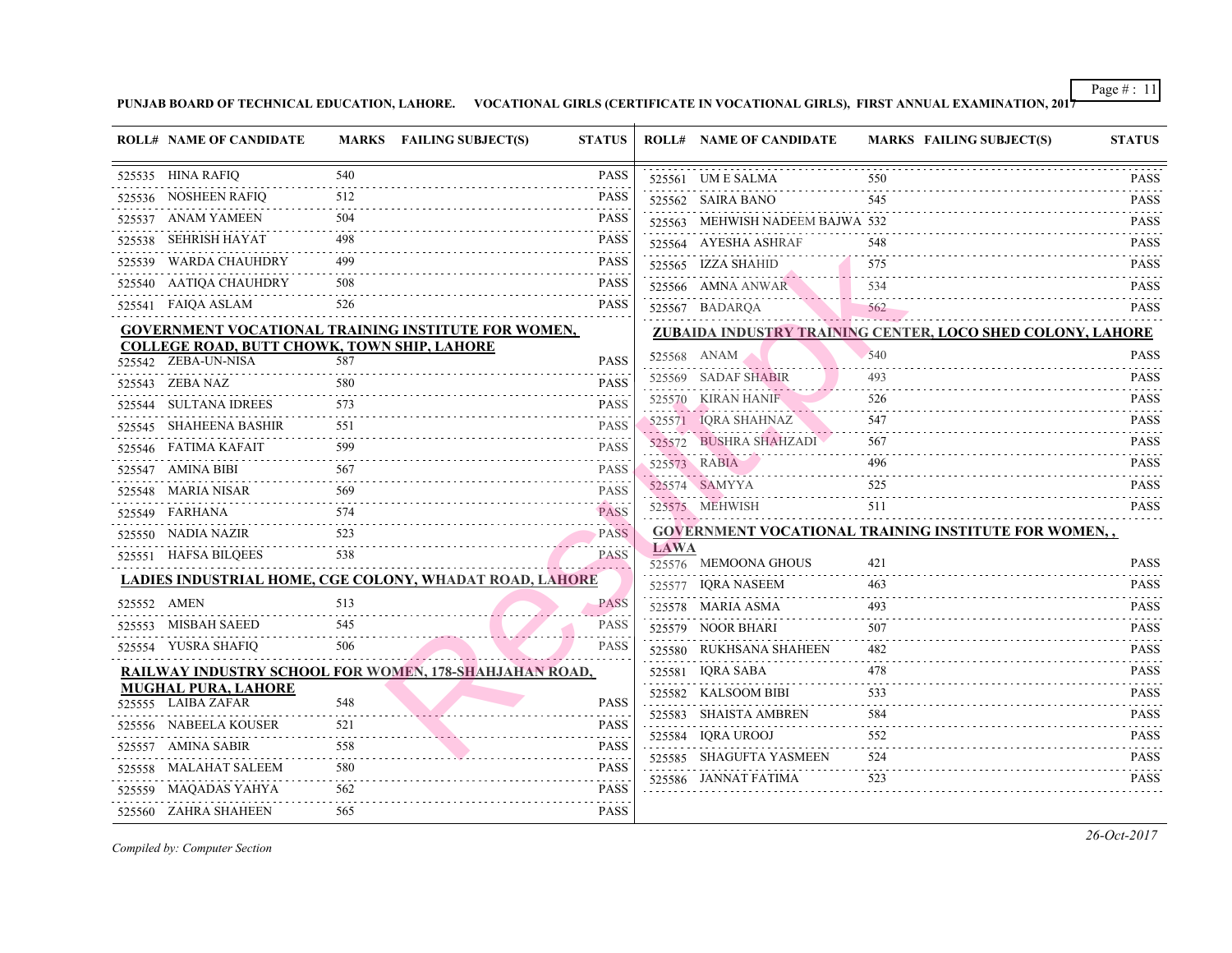|               | <b>ROLL# NAME OF CANDIDATE</b>                   |     | MARKS FAILING SUBJECT(S)                                                                                              | <b>STATUS</b>                      | <b>ROLL# NAME OF CANDIDATE</b>                                                    | <b>MARKS FAIL</b> |
|---------------|--------------------------------------------------|-----|-----------------------------------------------------------------------------------------------------------------------|------------------------------------|-----------------------------------------------------------------------------------|-------------------|
|               |                                                  |     | POLYTECHNIC VOCATIONAL INSTITUTE FOR WOMEN, Musa Virk, MIAN                                                           |                                    | 525612 SUMAIYA                                                                    | 517               |
| <b>CHANNU</b> |                                                  |     |                                                                                                                       |                                    | 525613 MOBIN BASHIR                                                               |                   |
|               | 525587 RAFIA MAJEED                              | 564 |                                                                                                                       | <b>PASS</b>                        | 525614 MARYAM RAFAQAT                                                             |                   |
|               | 525588 RIMSHA JAVEED                             |     |                                                                                                                       | <b>PASS</b>                        | 525615 RUKHSANA SHAHIN                                                            |                   |
|               | 525589 RABYA KOUSAR                              | 528 |                                                                                                                       | <b>PASS</b><br>$- - - - -$         | 525616 UME KALSOOM                                                                | 512               |
|               | 525590 KAINAT SATTAR                             | 563 |                                                                                                                       | <b>PASS</b><br>and a strategic and | 525617 SABA SHUKAT                                                                |                   |
|               | 525591 KALSOOM ASHRAF                            | 566 |                                                                                                                       | <b>PASS</b>                        | 525618 MUBEEN SHAUKAT                                                             |                   |
|               | 525592 NIDA MAQBOOL                              |     |                                                                                                                       | <b>ABSENT</b>                      | 525619 AMINA                                                                      | 558               |
|               | 525593 NARGIS BANO                               | 584 |                                                                                                                       | <b>PASS</b>                        | 525620 NABILA KAUSAR                                                              | 564               |
|               |                                                  |     | <b>GOVERNMENT VOCATIONAL TRAINING INSTITUTE FOR WOMEN, NEAR</b>                                                       |                                    | 525621 AYSHA BIBI                                                                 |                   |
|               |                                                  |     | FAISAL STADIUM, DERA GHAZI KHAN ROAD, MUZAFFARGARH                                                                    |                                    | 525622 UME HABIBA                                                                 | 565               |
|               | 525594 RABIA TABASUM                             | 455 |                                                                                                                       | <b>PASS</b>                        |                                                                                   |                   |
|               | 525595 QURATUL AIN                               |     |                                                                                                                       | <b>PASS</b><br>$- - - - -$         | <b>GOVERNMENT VOCATIONAL TRAINING IN:</b><br>ALSHAFI HOSPITAL, RAILWAY ROAD, PIND |                   |
|               | 525596 SHAMA SAEED                               | 441 |                                                                                                                       | <b>PASS</b><br>- - - - -           | 525623 FARWA BATOOL                                                               | 499               |
|               | 525597 KIRAN ABRAR                               |     |                                                                                                                       | <b>PASS</b>                        | 525624 MARYAM BI BI                                                               | 511               |
|               | 525598 ANZALNA ABRAR<br>525598 ANZALNA ABRAR 411 | 411 |                                                                                                                       | <b>PASS</b>                        | 525625 TAHIRA NOUREEN                                                             | 478               |
|               | 525599 SAFIA BIBE                                |     |                                                                                                                       | <b>PASS</b><br>200 L 20            | 525626 RIZA REHMAN                                                                | 476               |
|               | 525600 ABIDA BIBI                                | 470 |                                                                                                                       | <b>PASS</b>                        | 525627 AIMAN SHAFIQUE                                                             | 500               |
|               | 525601 SABAHAT PARVAST                           | 547 | <u> 1988 - Passau Barrison, passau passau passau passau passau passau passau passau passau passau passau passau p</u> | <b>PASS</b>                        | 525628 SHUMAILA KHALID                                                            | 526               |
|               | 525602 SADIA YOUNAS                              |     |                                                                                                                       | <b>PASS</b>                        |                                                                                   |                   |
|               | 525603 FOZIA TABUSSUM                            | 544 |                                                                                                                       | . <i>.</i> .<br><b>PASS</b>        | <b>GIRLS VOCATIONAL CENTRE, HOUSE # C-78</b><br><b>RAWALPINDI</b>                 |                   |
|               | 525604 SHAHNAZ SIRAJ                             |     |                                                                                                                       | -----<br><b>PASS</b>               | 525629 MARIA AMBRIN                                                               | 467               |
|               | 525605 SALMA BIBI                                |     |                                                                                                                       | <b>PASS</b>                        | 525630 FATIMA KHALID                                                              | 456               |
|               | 577<br>525606 RAFIA RAFIQ                        |     |                                                                                                                       | <b>PASS</b>                        | 525631 NASEEM SEHAR BUTT                                                          | 530               |
|               | 525607 SAJIDA MANZOOR                            | 588 |                                                                                                                       | <b>PASS</b>                        | 525632 FARIYAL M AYUB                                                             | 473               |
|               | 525608 MUNAZZA GULL                              | 540 |                                                                                                                       | <b>PASS</b>                        | 525633 RANI ANDALIB                                                               | 495               |
| .             | 525609 ANEELA MUNEER                             |     |                                                                                                                       | <b>PASS</b>                        | RAILWAY INDUSTRIAL SCHOOL FOR WOM                                                 |                   |
|               | 525610 ASMA FARID                                | 526 |                                                                                                                       | <b>PASS</b>                        | WESTERIDGE ROAD, RAWALPINDI                                                       |                   |
|               | 525611 ASMAT JEHAN                               |     |                                                                                                                       | <b>PASS</b>                        | 525634 KIRAN SHABEER                                                              | 569               |
|               |                                                  |     | <b>GOVERNMENT VOCATIONAL TRAINING INSTITUTE FOR WOMEN, MOH.</b>                                                       |                                    | 525635 NIDA TANVEER                                                               | 544               |
|               |                                                  |     | <b>GHOSIA ABAD NAROWAL ROAD NEAR THANA SADAR, PASRUR</b>                                                              |                                    |                                                                                   |                   |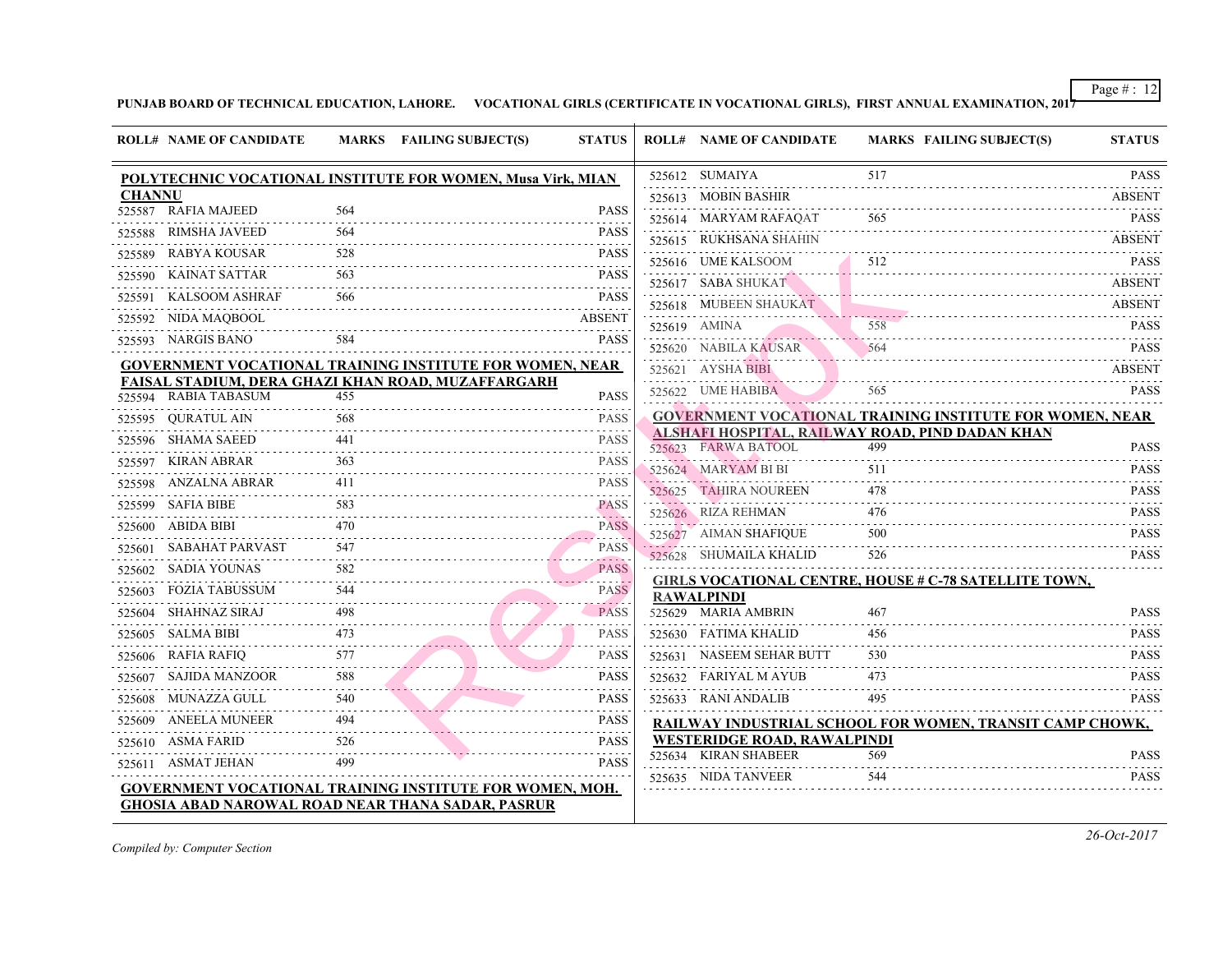| <b>ROLL# NAME OF CANDIDATE</b>           |     | <b>MARKS</b> FAILING SUBJECT(S)                            | <b>STATUS</b>                       |             | <b>ROLL# NAME OF CANDIDATE</b>                                                                                                | <b>MARKS FAIL</b> |
|------------------------------------------|-----|------------------------------------------------------------|-------------------------------------|-------------|-------------------------------------------------------------------------------------------------------------------------------|-------------------|
|                                          |     | <b>GOVERNMENT VOCATIONAL TRAINING INSTITUTE FOR WOMEN,</b> |                                     |             | 525663 ZOHA ZUBAIR                                                                                                            | 467               |
| <b>AKBER BAZAR, SHEIKHUPURA</b>          |     |                                                            |                                     |             | 525664 HUMA FAREED                                                                                                            | 468               |
| 525636 AQEELA ZAINAB                     | 576 |                                                            | <b>PASS</b>                         |             | 525665 SWERA TABASUM                                                                                                          | 461               |
| 525637 ADEELA ASGHAR                     | 557 |                                                            | <b>PASS</b>                         |             | 525666 TOOBA NADEEM                                                                                                           | 468               |
| 525638 ZUNARA                            | 485 |                                                            | <b>PASS</b>                         |             | 525667 SAMIA MIR                                                                                                              | 470               |
| 525639 MUQADAS RANI 530                  |     |                                                            | <b>PASS</b>                         |             | 525668 MAHNOOR BUTT                                                                                                           | 464               |
| 525640 NAZIA MUNIR                       | 489 |                                                            | <b>PASS</b><br>.                    |             | 525669 HIRA SARWAR                                                                                                            | 469               |
| 525641 TEHSEEN MASOOD BHATTI 480         |     |                                                            | <b>PASS</b>                         |             | 525670 AASMA                                                                                                                  |                   |
| 525642 ZUNARA IBRAR                      | 527 |                                                            | <b>PASS</b>                         |             | $525670$ $AASMA$<br>525671 FATIMA                                                                                             | 476               |
| 525643 QAISRA PARVEEN<br>.               | 487 |                                                            | <b>PASS</b>                         |             | 525672 MAHAM AWAN                                                                                                             | 466               |
| 525644 SYEDA DUA GILANI 547              |     |                                                            | <b>PASS</b>                         | 525673 SANA |                                                                                                                               | 451               |
| 525645 SOBIA SIDDIQUE<br>E 551<br>.      | 551 |                                                            | <b>PASS</b>                         |             | 525674 ESHRAT NASEEM                                                                                                          |                   |
| 525646 FATIMA ZAFAR<br>446               |     |                                                            | <b>PASS</b>                         |             | 525675 MAFIA IOBAL                                                                                                            | 462               |
| .<br>525647 UMME KALSOOM                 | 528 |                                                            | .<br><b>PASS</b>                    |             | 2002 - Personal Propinsi Propinsi Propinsi Propinsi Propinsi Propinsi Propinsi Propinsi Propinsi Propinsi Pro<br>525676 AREEJ | 463               |
| 525648 TANZEEM RASHEED                   |     | $HE(HE(SE))$ $TL(SE)$ $KN(SE)$                             | .<br>FAIL                           |             | <u>ga sa kacamatan na kasana na ma</u>                                                                                        |                   |
| 525649 SAMRA SHAHZADI                    | 542 |                                                            | $\omega$ is a set of<br><b>PASS</b> |             | <b>GOVERNMENT VOCATIONAL TRAINING IN:</b><br><b>GULZAR-E-REHMAT MASJID, SOHAWA</b>                                            |                   |
| .<br>525650 GULSHAN TAHIRA               | 565 |                                                            | المتحاطفات<br><b>PASS</b>           |             | 525677 ASIFA SHAREEF                                                                                                          | 438               |
| 525651 IRAM GULZAR                       |     |                                                            | ABSENT                              |             | 525678 IQRA RASHEED                                                                                                           | 433               |
| 525652 AQSA BASHEER                      | 480 |                                                            | <b>PASS</b>                         |             | 525679 KAINAT BIBI                                                                                                            | 473               |
| 525653 MOMINA FAZEELAT                   | 528 |                                                            | <b>PASS</b>                         |             | 525680 TAYYABA BIBI                                                                                                           | 472               |
| 525654 NAZIA                             |     |                                                            | <b>ABSENT</b>                       |             | 525681 KOMAL ARSHID                                                                                                           | 450               |
| 525655 FAIZA BIBI                        |     | $\frac{469}{256}$                                          | . <i>. .</i><br><b>PASS</b>         |             | 525682 FAHMIDA RAFAQAT                                                                                                        | 437               |
| 525656 SHAHER BANO                       | 486 |                                                            | <b>PASS</b>                         |             | 525683 TEHMINA JABEEN                                                                                                         | 496               |
|                                          |     | <b>GOVERNMENT VOCATIONAL TRAINING INSTITUTE FOR WOMEN,</b> |                                     |             | 525684 NAGINA SHAHNAZ                                                                                                         | 446               |
| <b>JINNAH HOSTEL PARIS ROAD, SIALKOT</b> |     |                                                            |                                     |             | 525685 UZMA AYUB                                                                                                              | 420               |
| 525657 GHUNWA JAVED                      | 471 |                                                            | <b>PASS</b>                         |             | 525686 SAEEDA AZEEM                                                                                                           | 429               |
| 525658 AROOJ HAFEEZ<br>.                 | 451 |                                                            | <b>PASS</b><br>.                    |             | 525687 SAIQA ALI                                                                                                              | 477               |
| 525659 AMMARA                            | 458 |                                                            | <b>PASS</b>                         |             | 525688 AQSA PERVEEN                                                                                                           | 399               |
| 525660 MARIA                             | 460 |                                                            | <b>PASS</b>                         |             | 525689 SABA SHEHZAD                                                                                                           | 442               |
| 525661 MOMINA RASOOL                     | 476 |                                                            | $- - - - - -$<br><b>PASS</b>        |             | 525690 SHAFFIA BIBI                                                                                                           | 387               |
| 525662 AROOJ FATIMA                      | 461 | 525662 AROOJ FATIMA      461                 PASS          | <b>PASS</b>                         |             |                                                                                                                               |                   |
|                                          |     |                                                            |                                     |             |                                                                                                                               |                   |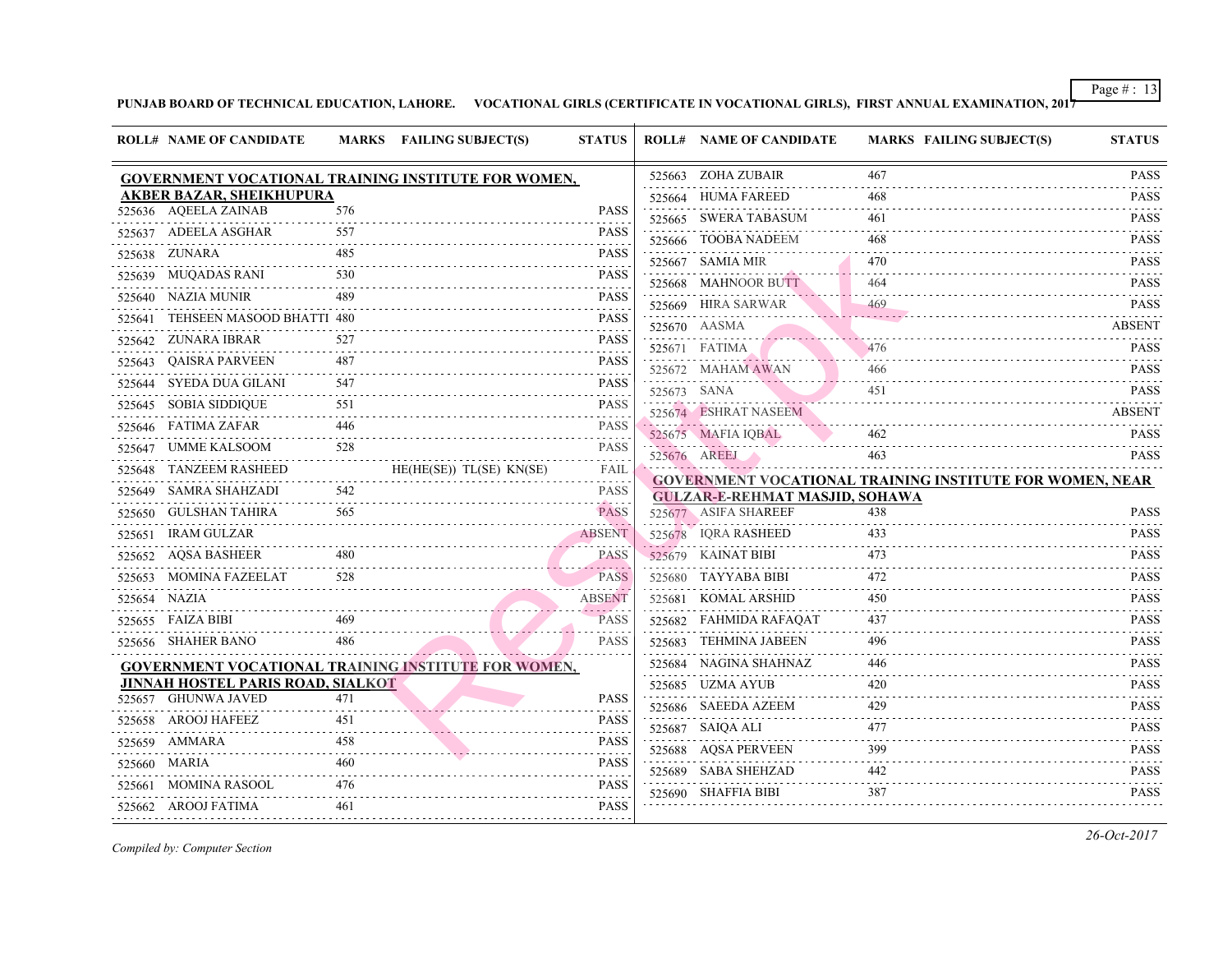|        | <b>ROLL# NAME OF CANDIDATE</b> |     | MARKS FAILING SUBJECT(S)                            | <b>STATUS</b>                                            |        | <b>ROLL# NAME OF CANDIDATE</b>            | <b>MARKS FAIL</b> |
|--------|--------------------------------|-----|-----------------------------------------------------|----------------------------------------------------------|--------|-------------------------------------------|-------------------|
|        |                                |     | GOVERNMENT VOCATIONAL TRAINING INSTITUTE FOR WOMEN, |                                                          |        | <b>GOVERNMENT VOCATIONAL TRAINING IN:</b> |                   |
|        | RAWALPINDI ROAD, TALAGANG      |     |                                                     |                                                          |        | MOHALAH MOHAJIRAN WALA, TAUNSA SH         |                   |
|        | 525691 NAZIA PERVEEN<br>.      | 546 |                                                     | <b>PASS</b>                                              |        | 525719 RABIA KHALIL                       | BFP(              |
|        | 525692 AALIA MUBEEN            | 555 |                                                     | <b>PASS</b>                                              |        | 525720 ZUNAIRA FAROOQ                     | 567               |
|        | 525693 SIDRA MUBEEN            | 529 |                                                     | <b>PASS</b>                                              |        | 525721 SAQIBA SANA                        | 556               |
|        | 525694 TAYYABA JABEEN          | 577 |                                                     | <b>PASS</b>                                              |        | 525722 AIMAN ZAHRA                        | 571               |
|        | 525695 GUL E LARAIB            | 568 |                                                     | <b>PASS</b>                                              |        | <b>GOVERNMENT VOCATIONAL TRAINING IN:</b> |                   |
|        | 525696 ROOZBA KHIZAR           | 528 |                                                     | <b>PASS</b>                                              |        | DISTRICT EDUCATION (MEN) AKAL WALA        |                   |
|        | 525697 MUNAZA USMAN            | 577 |                                                     | <b>PASS</b>                                              | 525723 | HAFIZA SEHAR FIDA                         | 536               |
| 525698 | TOOBA ASMA                     | 535 |                                                     | <b>PASS</b>                                              |        | 525724 MARYAM TANVEER                     | 545               |
| 525699 | AIMEN ZAHRA                    | 542 |                                                     | <b>PASS</b>                                              |        | 525725 SIDRA LATIF                        | 554               |
|        | 525700 SOBIA RUBAB             | 544 |                                                     | $- - - - - - - -$<br><b>PASS</b>                         |        | 525726 ANAM SAEED<br>. <b>.</b>           | 533               |
|        | 525701 ANIKA SULTAN            | 499 |                                                     | <b>PASS</b>                                              |        | 525727 SABA SABIR                         | 541<br>$   -$     |
| 525702 | TEHMINA RAZZAQ                 | 509 |                                                     | <b>PASS</b>                                              |        | 525728 WARDAH AHMAD                       | 473               |
|        | 525703 KAINAT TARIQ            | 531 |                                                     | .<br><b>PASS</b>                                         |        | 525729 NAGEENA ALAM                       | 532               |
|        | 525704 ALEENA SANA             | 562 |                                                     | .<br><b>PASS</b>                                         |        | 525730 RIZWANA                            | 506               |
|        | 525705 KIRAN SHEHZADI          | 539 |                                                     | <b>PASS</b>                                              |        |                                           |                   |
|        | 525706 MARIAM BATOOL           | 531 |                                                     | and a single<br><b>PASS</b>                              |        |                                           |                   |
|        | 525707 MARIA FAZAL             | 587 |                                                     | . <i>.</i><br><b>PASS</b>                                |        |                                           |                   |
|        | 525708 MALIHA SARWAT           | 509 |                                                     | $\alpha$ , $\alpha$ , $\alpha$ , $\alpha$<br><b>PASS</b> |        |                                           |                   |
|        | 525709 SIDRA BIBI              | 539 |                                                     | <b>PASS</b>                                              |        |                                           |                   |
|        | 525710 JAVERIA JAVAID          | 569 |                                                     | <b>Sandwich</b><br><b>PASS</b>                           |        |                                           |                   |
|        | 525711 UME HABIBA              | 528 |                                                     | <b>PASS</b>                                              |        |                                           |                   |
|        | 525712 SADAF BIBI              | 531 |                                                     | <b>PASS</b>                                              |        |                                           |                   |
| 525713 | TEHMEENA YOUNAS                | 547 |                                                     | <b>PASS</b>                                              |        |                                           |                   |
|        | 525714 SALMA AKRAM             | 524 |                                                     | <b>PASS</b>                                              |        |                                           |                   |
|        | 525715 NIGHAT PARVEEN          | 545 |                                                     | <b>PASS</b>                                              |        |                                           |                   |
|        | 525716 SARA HIJJAZIA           |     |                                                     | <b>ABSENT</b>                                            |        |                                           |                   |
|        | 525717 SALMA YASMEEN           | 549 |                                                     | <b>PASS</b>                                              |        |                                           |                   |
|        | 525718 WAJIHA AHMED            | 555 |                                                     | <b>PASS</b>                                              |        |                                           |                   |
|        |                                |     |                                                     |                                                          |        |                                           |                   |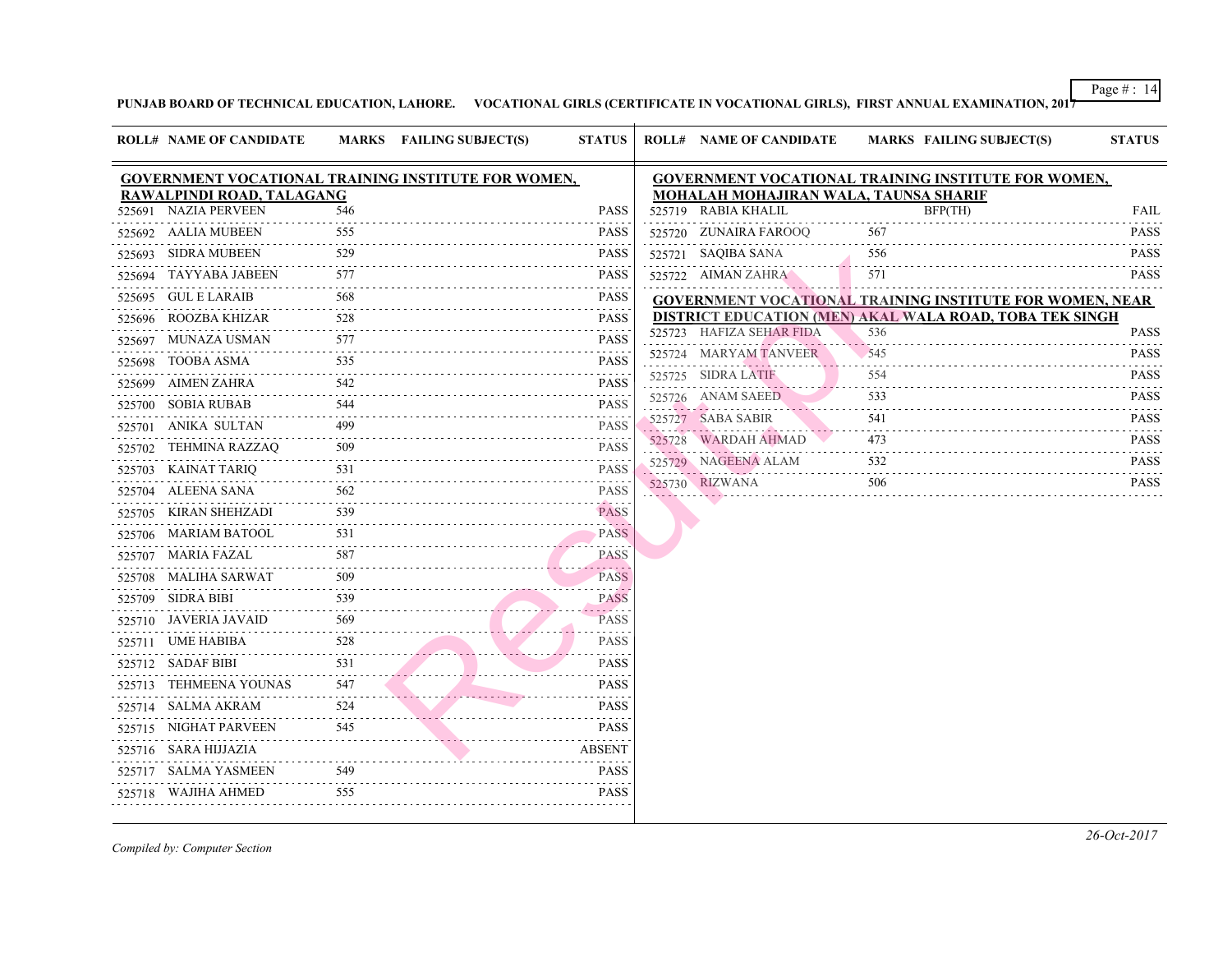|        | <b>ROLL# NAME OF CANDIDATE</b>          | MARKS FAILING SUBJECT(S)                                           | <b>STATUS</b>    |                                         | <b>ROLL# NAME OF CANDIDATE</b>                         | <b>MARKS FAIL</b>  |  |  |  |
|--------|-----------------------------------------|--------------------------------------------------------------------|------------------|-----------------------------------------|--------------------------------------------------------|--------------------|--|--|--|
|        |                                         | SAIF ULLAH TARAR MEMORIAL TECHNICAL INSTITUTE, MINHAS,             |                  |                                         | 525755 NAFEESA BASHIR                                  | $513 + 683 = 119$  |  |  |  |
|        | <b>KULLO Tarar, HAFIZABAD</b>           |                                                                    |                  |                                         | 525756 SANIA BIBI                                      | $546 + 695 = 124$  |  |  |  |
|        | 525731 ANAM SHAHZADI                    | $513 + 659 = 1172$                                                 | <b>PASS</b>      |                                         | 525757 SHAHWANAH ASHFAQ                                | $575 + 714 = 1289$ |  |  |  |
|        | 525732    SAMIA AZAM                    | $513 + 672 = 1185$<br>5732 SAMIA AZAM $513 + 672 = 1185$ PASS      |                  |                                         | 525758 SHAMSA KANWAL                                   | $541 + 692 = 123$  |  |  |  |
|        | 525733 GHAZALA                          | $4 \t 503 + 653 = 1156$ PAS                                        | <b>PASS</b>      |                                         | 525759 JAWERIA SAJID                                   | $593 + 714 = 130'$ |  |  |  |
|        |                                         | 525734 UROOJ FATIMA DRG&DES(TH) FAIL                               |                  |                                         | 525760 SULTANA SABIR                                   | $553 + 707 = 126$  |  |  |  |
|        | 525735 MARYYAM RANI $512 + 659 = 1171$  | $12 + 659 = 1171$ PASS                                             | <b>PASS</b>      |                                         | 525761 - RABIA KHANAN -                                | $540 + 689 = 1229$ |  |  |  |
|        |                                         | 525736 SAMRRA SHAZADI $516 + 684 = 1200$ PASS                      | <b>PASS</b>      | <b>MARKAZ-E-MUJAHIDA VOCATIONAL SCH</b> |                                                        |                    |  |  |  |
|        | 525737 UZMA ZAFAR                       | $516 + 663 = 1179$                                                 | PASS             | <b>KAMRA</b>                            |                                                        |                    |  |  |  |
|        |                                         | $532 + 669 = 1201$<br>525738 SHAKEELA RIAZ $532 + 669 = 1201$ PASS |                  |                                         | 525762 SANA GUL                                        | $518 + 649 = 116$  |  |  |  |
|        | 525739 ANAM SHAFIQ                      | $518 + 663 = 1181$ PASS                                            | <b>PASS</b>      |                                         | 525763 MEHR UN NISA                                    | $553 + 658 = 121$  |  |  |  |
|        | 525740 NOREEN SHAFIQ $522 + 650 = 1172$ |                                                                    | PASS             |                                         | 525764 MARIA BATOOL —                                  | $564 + 703 = 1261$ |  |  |  |
|        | 525741 MEHVISH MOEED                    | $561 + 704 = 1265$                                                 | <b>PASS</b>      |                                         | 525765 ASIA BEGUM 549 + 697 = 124<br>525765 ASIA BEGUM |                    |  |  |  |
|        |                                         | LADIES INDUSTRIAL HOME, KARACHI COMPANY G9/2, ISLAMABAD            |                  |                                         | 525766 SANA NAZ                                        | $575 + 707 = 1281$ |  |  |  |
|        | 525742 AMANA AZIZ                       | $550 + 674 = 1224$                                                 | <b>PASS</b>      |                                         | $525767$ MARIA YOUNAS $576 + 712$                      | $576 + 712 = 1281$ |  |  |  |
|        | 525743 NAZISH AZIZ                      | $537 + 676 = 1213$                                                 | <b>PASS</b>      |                                         | 525768 RESHMA :                                        | $545 + 711 = 125$  |  |  |  |
|        | 525744 NOOR JHAN NAIZI                  | $558 + 667 = 1225$                                                 | <b>PASS</b>      |                                         | 525769 IRAM SHAHZADI                                   | $564 + 698 = 1262$ |  |  |  |
|        | 525745 YASMEEN KHATOON                  | $387 + 534 = 921$<br>PASS                                          | . <u>.</u>       |                                         | LADIES INDUSTRIAL HOME, CGE COLONY,                    |                    |  |  |  |
|        | 525746 SHABANA KOUSAR                   | $566 + 696 = 1262$<br>$1 KOUSAR$ $566 + 696 = 1262$ PASS           | <b>PASS</b>      |                                         | 525770 IRAM SHAHZADI                                   | $503 + 638 = 114$  |  |  |  |
|        | 525747 UME RUBAB                        | $535 + 677 = 1212$                                                 | <b>PASS</b>      |                                         | 525771 ASIA SIRAJ                                      | $535 + 628 = 116$  |  |  |  |
|        |                                         | GIRLS VOCATIONAL CENTER FOR WOMEN, KASHMIR COLONY,                 |                  |                                         | 525772 MEHREEN AKHTAR                                  | $500 + 600 = 110$  |  |  |  |
|        | <b>RATHIAN, JHELUM</b>                  |                                                                    |                  |                                         | 525773 IORA ASGHAR                                     | $543 + 651 = 119$  |  |  |  |
|        | 525748 ISMA BATOOL                      | $481 + 507 = 988$                                                  | <b>PASS</b>      |                                         | 525774 HUNAINA KHAN BABAR $533 + 647 = 1180$           |                    |  |  |  |
|        | 525749 HAJRA AURANGZEB                  | $517 + 568 = 1085$                                                 | <b>PASS</b><br>. |                                         | <b>RAILWAY INDUSTRIAL SCHOOL FOR WOM</b>               |                    |  |  |  |
|        | 525750 SUMAIRA TARIQ                    | $564 + 658 = 1222$                                                 | <b>PASS</b>      | <b>LAHORE</b>                           |                                                        |                    |  |  |  |
| 525751 | MAMUNA KOUSAR                           | $452 + 432 = 884$                                                  | <b>PASS</b>      |                                         | 525775 SOBIA YOUSAF                                    | $536 + 675 = 121$  |  |  |  |
|        | 525752 MARIA ASHFAQ                     | $454 + 430 = 884$                                                  | <b>PASS</b>      |                                         | 525776 SHAHNAZ ZAFAR                                   | $548 + 678 = 122$  |  |  |  |
|        | 525753 ALMAS WALAYAT                    | $522 + 482 = 1004$                                                 | <b>PASS</b>      |                                         | 525777 RABIA SALEEM                                    | $551 + 672 = 122$  |  |  |  |
|        |                                         | MAREKZA PAFWA VOCATIONAL SCHOOL, PAF BASE MENHAS, KAMRA            |                  |                                         | RAILWAY INDUSTRY SCHOOL FOR WOMEN                      |                    |  |  |  |
|        | 525754 ZAINAB BIBI                      | $539 + 693 = 1232$                                                 | <b>PASS</b>      |                                         | <b>MUGHAL PURA, LAHORE</b><br>525778 RIDA HAMEED       | $529 + 626 = 115$  |  |  |  |
|        |                                         |                                                                    |                  |                                         |                                                        |                    |  |  |  |